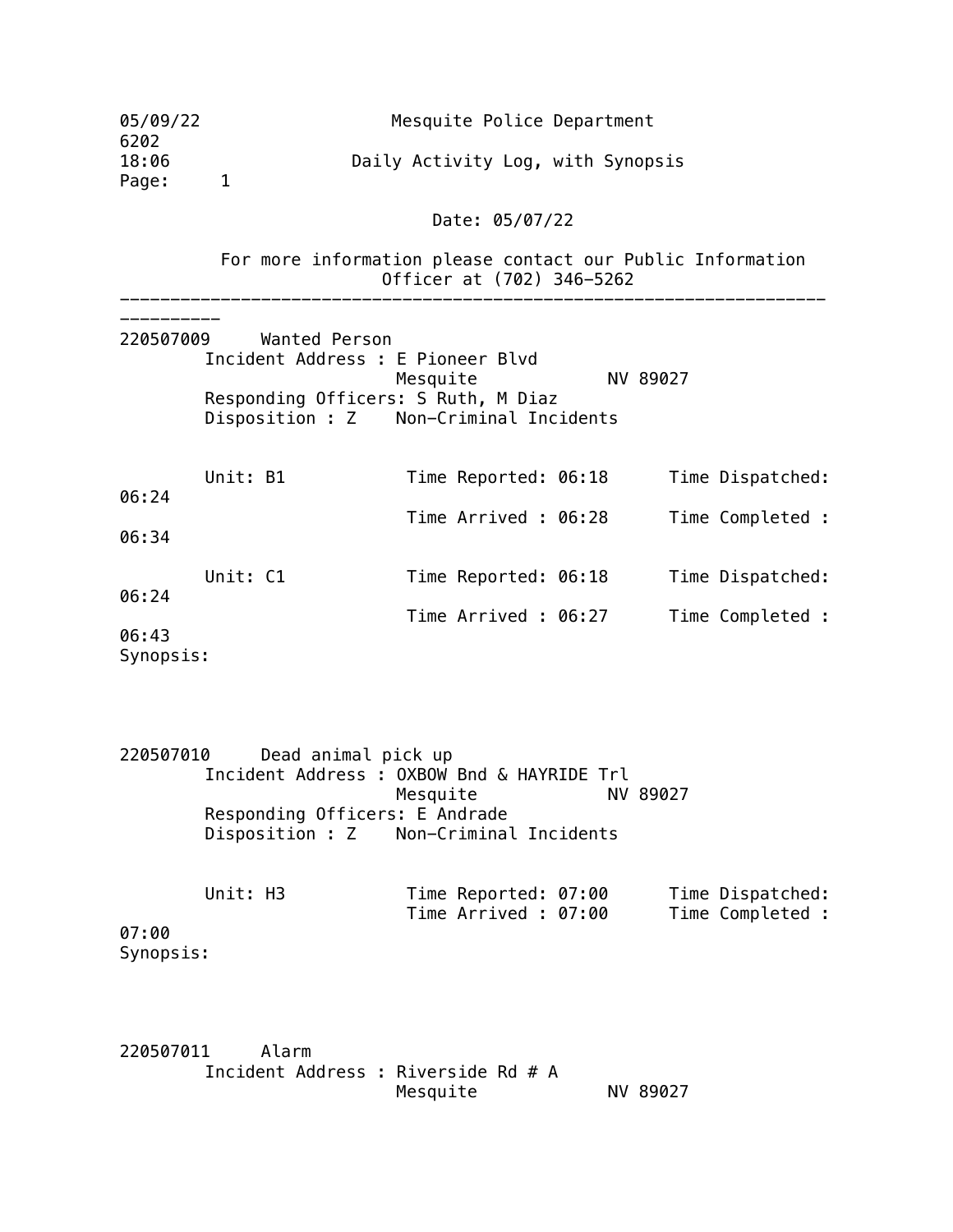|                                             | Responding Officers: S Ruth, M Diaz<br>Disposition : Z Non-Criminal Incidents                                              |                                                                                    |  |          |                                      |  |  |  |  |
|---------------------------------------------|----------------------------------------------------------------------------------------------------------------------------|------------------------------------------------------------------------------------|--|----------|--------------------------------------|--|--|--|--|
| 07:25<br>07:37                              | Unit: B1                                                                                                                   | Time Reported: 07:20<br>Time Arrived: 07:35                                        |  |          | Time Dispatched:<br>Time Completed : |  |  |  |  |
| 07:24<br>Synopsis:                          | Unit: C1                                                                                                                   | Time Reported: 07:20<br>Time Arrived :                                             |  |          | Time Dispatched:<br>Time Completed : |  |  |  |  |
| 220507012                                   | Theft From Veh<br>Incident Address : W Mesquite Blvd<br>Responding Officers: S Ruth<br>Disposition : ADF Active, Dead File | Mesquite                                                                           |  | NV 89027 |                                      |  |  |  |  |
| 07:47<br>09:45<br>Synopsis:<br>vehicle in a | Unit: C1<br>Officers took a report for a license plate that was stolen from a<br>casino parking lot.                       | Time Reported: 07:34<br>Time Arrived: 07:51                                        |  |          | Time Dispatched:<br>Time Completed : |  |  |  |  |
| 220507013<br>08:31<br>08:36<br>Synopsis:    | Alarm<br>Incident Address : W Pioneer Blvd # 105<br>Responding Officers: I McOmie<br>Disposition : Z<br>Unit: R1           | Mesquite<br>Non-Criminal Incidents<br>Time Reported: 08:24<br>Time Arrived : 08:31 |  | NV 89027 | Time Dispatched:<br>Time Completed : |  |  |  |  |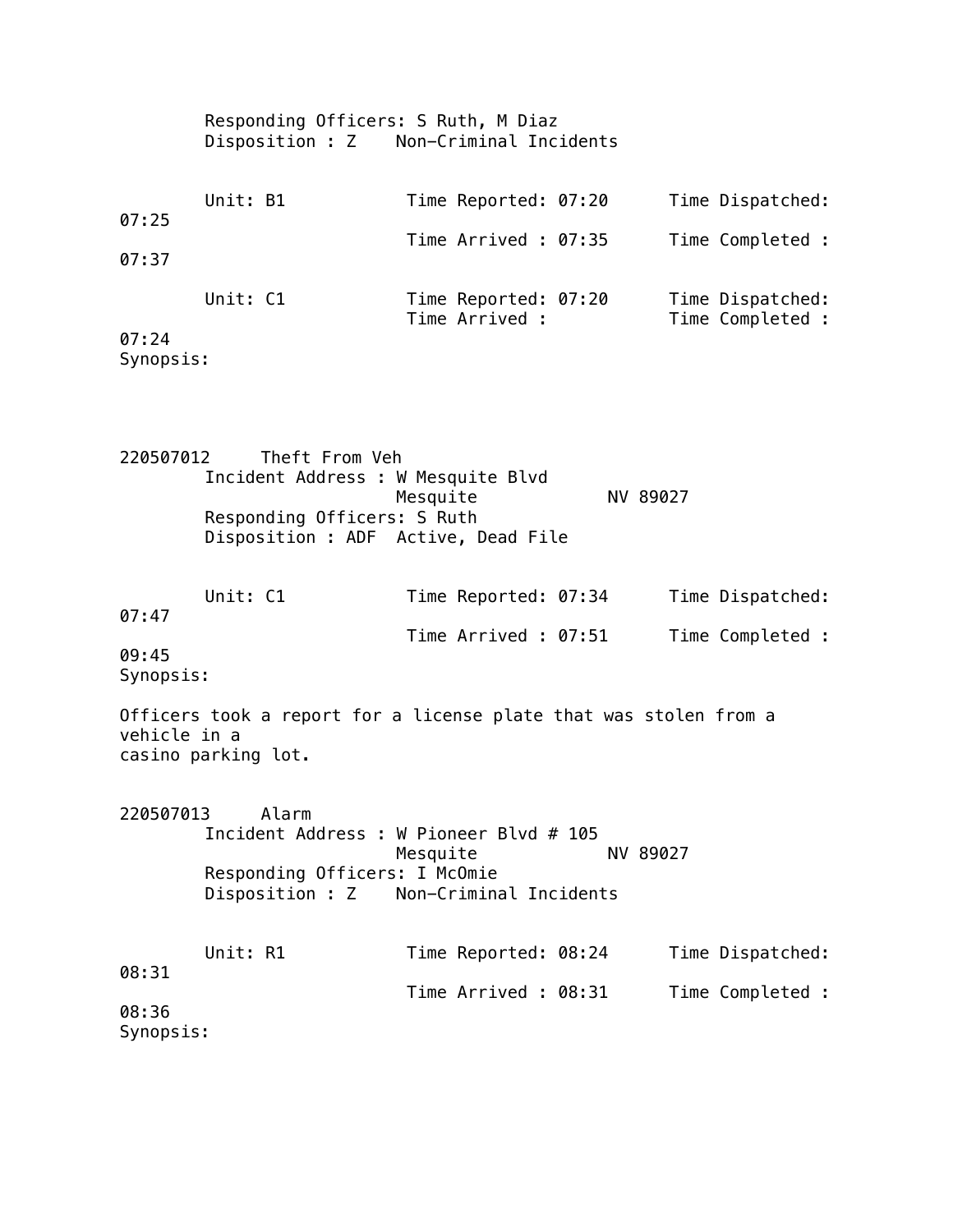| 220507014             |                                                                     | Suspicious/Veh              |          |                        |                      |                  |
|-----------------------|---------------------------------------------------------------------|-----------------------------|----------|------------------------|----------------------|------------------|
|                       | Incident Address : Mesa Blvd                                        |                             |          |                        | NV 89027             |                  |
|                       | Responding Officers: M Diaz                                         |                             | Mesquite |                        |                      |                  |
|                       | Disposition : Z Non-Criminal Incidents                              |                             |          |                        |                      |                  |
|                       |                                                                     |                             |          |                        |                      |                  |
|                       | Unit: B1                                                            |                             |          | Time Reported: 08:51   |                      | Time Dispatched: |
|                       |                                                                     |                             |          |                        | Time Arrived : 08:51 | Time Completed : |
| 08:55                 |                                                                     |                             |          |                        |                      |                  |
| Synopsis:             |                                                                     |                             |          |                        |                      |                  |
|                       |                                                                     |                             |          |                        |                      |                  |
|                       |                                                                     |                             |          |                        |                      |                  |
| 220507015             |                                                                     | Traffic accident W/O injury |          |                        |                      |                  |
|                       | Incident Address : N SANDHILL Blvd & HILLSIDE Dr                    |                             |          |                        |                      |                  |
|                       |                                                                     |                             | Mesquite |                        | NV 89027             |                  |
|                       | Responding Officers: M Diaz<br>Disposition : Z                      |                             |          | Non-Criminal Incidents |                      |                  |
|                       |                                                                     |                             |          |                        |                      |                  |
|                       | Unit: B1                                                            |                             |          | Time Reported: 08:58   |                      | Time Dispatched: |
| 09:03                 |                                                                     |                             |          |                        |                      |                  |
|                       |                                                                     |                             |          | Time Arrived : 09:03   |                      | Time Completed : |
| 10:29<br>Synopsis:    |                                                                     |                             |          |                        |                      |                  |
|                       |                                                                     |                             |          |                        |                      |                  |
|                       | Officers responded to a two vehicle accident. One female driver was |                             |          |                        |                      |                  |
| issued a<br>citation. |                                                                     |                             |          |                        |                      |                  |
|                       |                                                                     |                             |          |                        |                      |                  |
|                       |                                                                     |                             |          |                        |                      |                  |
|                       | 220507017 Past Disturbance<br>Incident Address : Moss Dr # 7        |                             |          |                        |                      |                  |
|                       |                                                                     |                             | Mesquite |                        | NV 89027             |                  |
|                       | Responding Officers: S Ruth, I McOmie                               |                             |          |                        |                      |                  |
|                       | Disposition : Z                                                     |                             |          | Non-Criminal Incidents |                      |                  |
|                       |                                                                     |                             |          |                        |                      |                  |
|                       | Unit: C1                                                            |                             |          | Time Reported: 09:43   |                      | Time Dispatched: |
| 09:51                 |                                                                     |                             |          | Time Arrived : 10:00   |                      | Time Completed : |
| 09:54                 |                                                                     |                             |          |                        |                      |                  |
|                       | Unit: R1                                                            |                             |          |                        |                      |                  |
| 09:51                 |                                                                     |                             |          | Time Reported: 09:43   |                      | Time Dispatched: |
|                       |                                                                     |                             |          | Time Arrived : 09:57   |                      | Time Completed : |
| 10:21                 |                                                                     |                             |          |                        |                      |                  |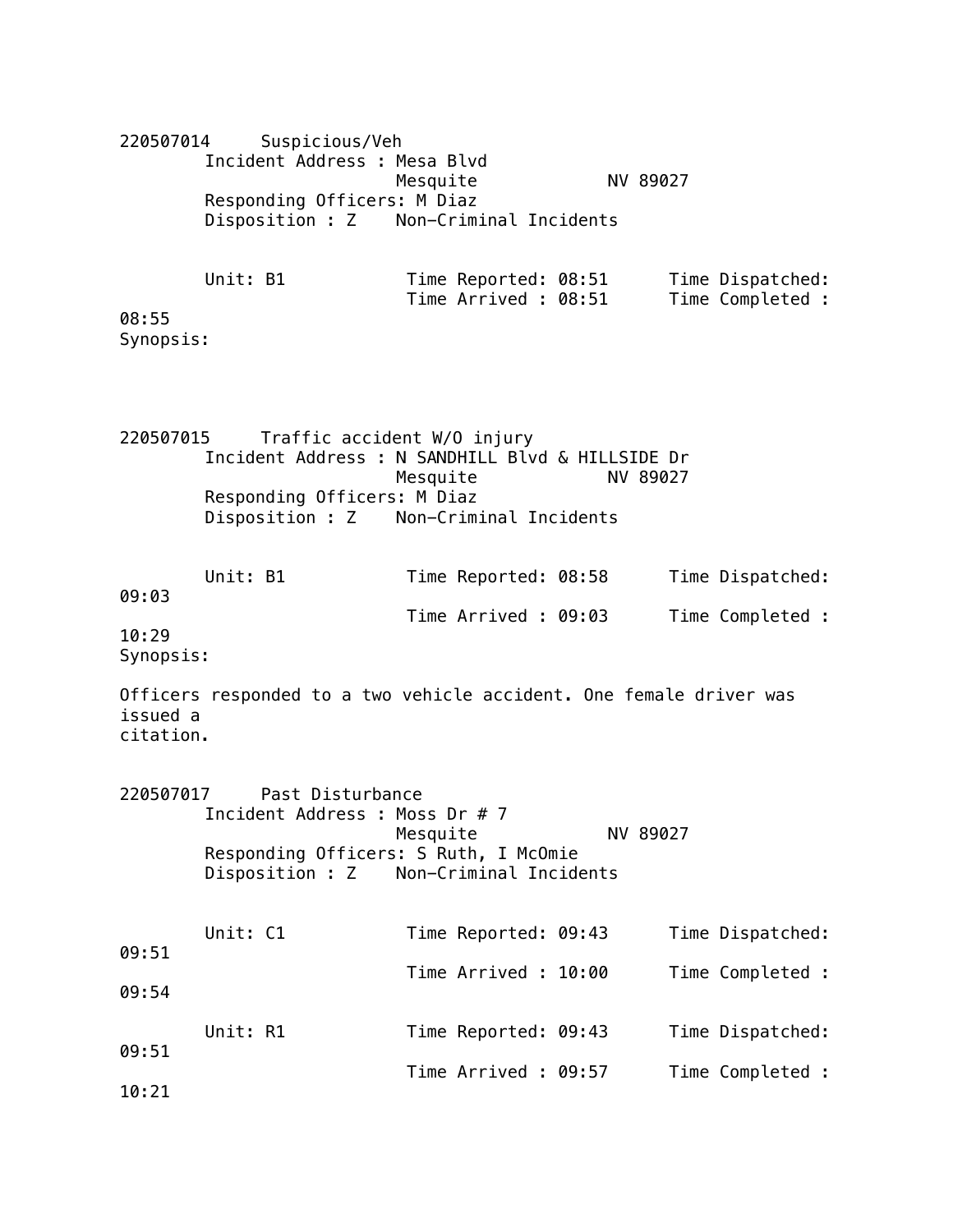Synopsis:

| 220507018 |            | Special Event Detail<br>Incident Address : MESQUITE CITY LIMITS |          |                                             |       |          |                                      |
|-----------|------------|-----------------------------------------------------------------|----------|---------------------------------------------|-------|----------|--------------------------------------|
|           |            | Responding Officers: Terry Marquart, Shari Hoover, Rita Hart,   | Mesquite |                                             |       | NV 89027 |                                      |
| R My      |            | Disposition : Z                                                 |          | Non-Criminal Incidents                      |       |          |                                      |
| 10:34     | Unit: V108 |                                                                 |          | Time Reported: 09:25<br>Time Arrived: 09:25 |       |          | Time Dispatched:<br>Time Completed : |
| 10:34     | Unit: V125 |                                                                 |          | Time Reported: 09:25<br>Time Arrived: 09:25 |       |          | Time Dispatched:<br>Time Completed : |
| 10:34     | Unit: V127 |                                                                 |          | Time Reported: 09:25<br>Time Arrived: 09:25 |       |          | Time Dispatched:<br>Time Completed : |
| 10:34     | Unit: V133 |                                                                 |          | Time Reported: 09:25<br>Time Arrived: 09:25 |       |          | Time Dispatched:<br>Time Completed : |
| 10:34     | Unit: V139 |                                                                 |          | Time Reported: 09:25<br>Time Arrived: 09:25 |       |          | Time Dispatched:<br>Time Completed : |
| 10:34     | Unit: V142 |                                                                 |          | Time Reported: 09:25<br>Time Arrived: 09:25 |       |          | Time Dispatched:<br>Time Completed : |
| 10:34     | Unit: V143 |                                                                 |          | Time Reported: 09:25<br>Time Arrived :      | 09:25 |          | Time Dispatched:<br>Time Completed : |
| 10:34     | Unit: V152 |                                                                 |          | Time Reported: 09:25<br>Time Arrived: 09:25 |       |          | Time Dispatched:<br>Time Completed : |
| 10:34     | Unit: V159 |                                                                 |          | Time Reported: 09:25<br>Time Arrived: 09:25 |       |          | Time Dispatched:<br>Time Completed : |
|           | Unit: V160 |                                                                 |          | Time Reported: 09:25                        |       |          | Time Dispatched:                     |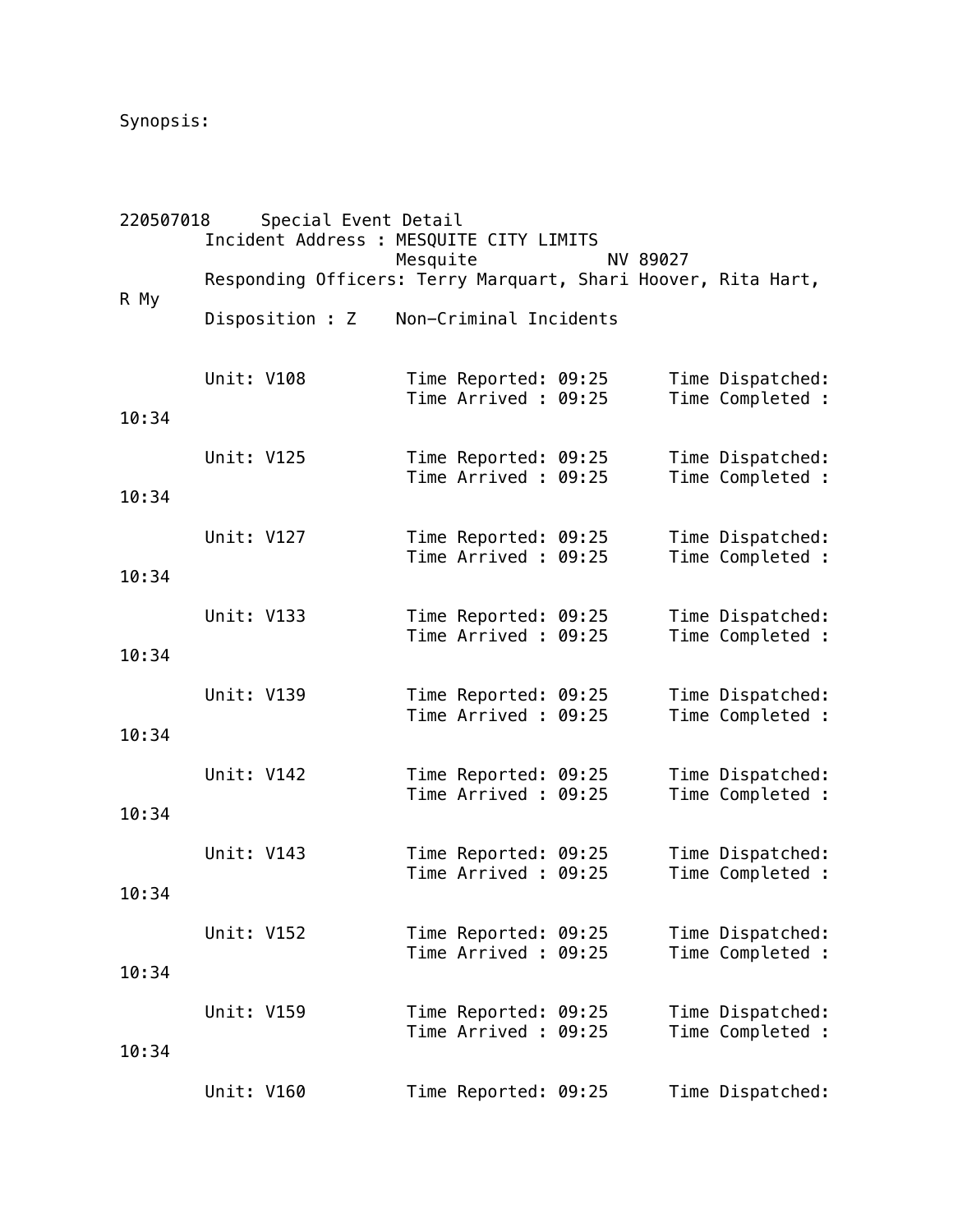| 10:34              |            | Time Arrived: 09:25                          | Time Completed :                     |
|--------------------|------------|----------------------------------------------|--------------------------------------|
| 10:34              | Unit: V165 | Time Reported: 09:25<br>Time Arrived : 09:25 | Time Dispatched:<br>Time Completed : |
| 10:34              | Unit: V171 | Time Reported: 09:25<br>Time Arrived: 09:25  | Time Dispatched:<br>Time Completed : |
| 10:34<br>Synopsis: | Unit: V183 | Time Reported: 09:25<br>Time Arrived: 09:25  | Time Dispatched:<br>Time Completed : |

220507019 Reckless Driver Incident Address : I15 SB 122 OFF-RAMP Mesquite NV 89027 Responding Officers: M Diaz, I McOmie Disposition : E Cleared by Adult Arrest

|       | Unit: B1 |  | Time Reported: 11:00 |  | Time Dispatched: |
|-------|----------|--|----------------------|--|------------------|
| 11:04 |          |  | Time Arrived : 11:11 |  | Time Completed : |
| 13:05 |          |  |                      |  |                  |
|       | Unit: R1 |  | Time Reported: 11:00 |  | Time Dispatched: |
| 11:04 |          |  |                      |  |                  |
| 15:22 |          |  | Time Arrived : 11:06 |  | Time Completed : |
|       |          |  |                      |  |                  |

Synopsis:

Officers responded to the report of a wrong way driver. The driver was a missing person out of Illinois. The male was cited for traffic violations.

220507020 Threatening Incident Address : Second South St Mesquite NV 89027 Responding Officers: S Ruth Disposition : Z Non-Criminal Incidents Unit: C1 Time Reported: 11:31 Time Dispatched: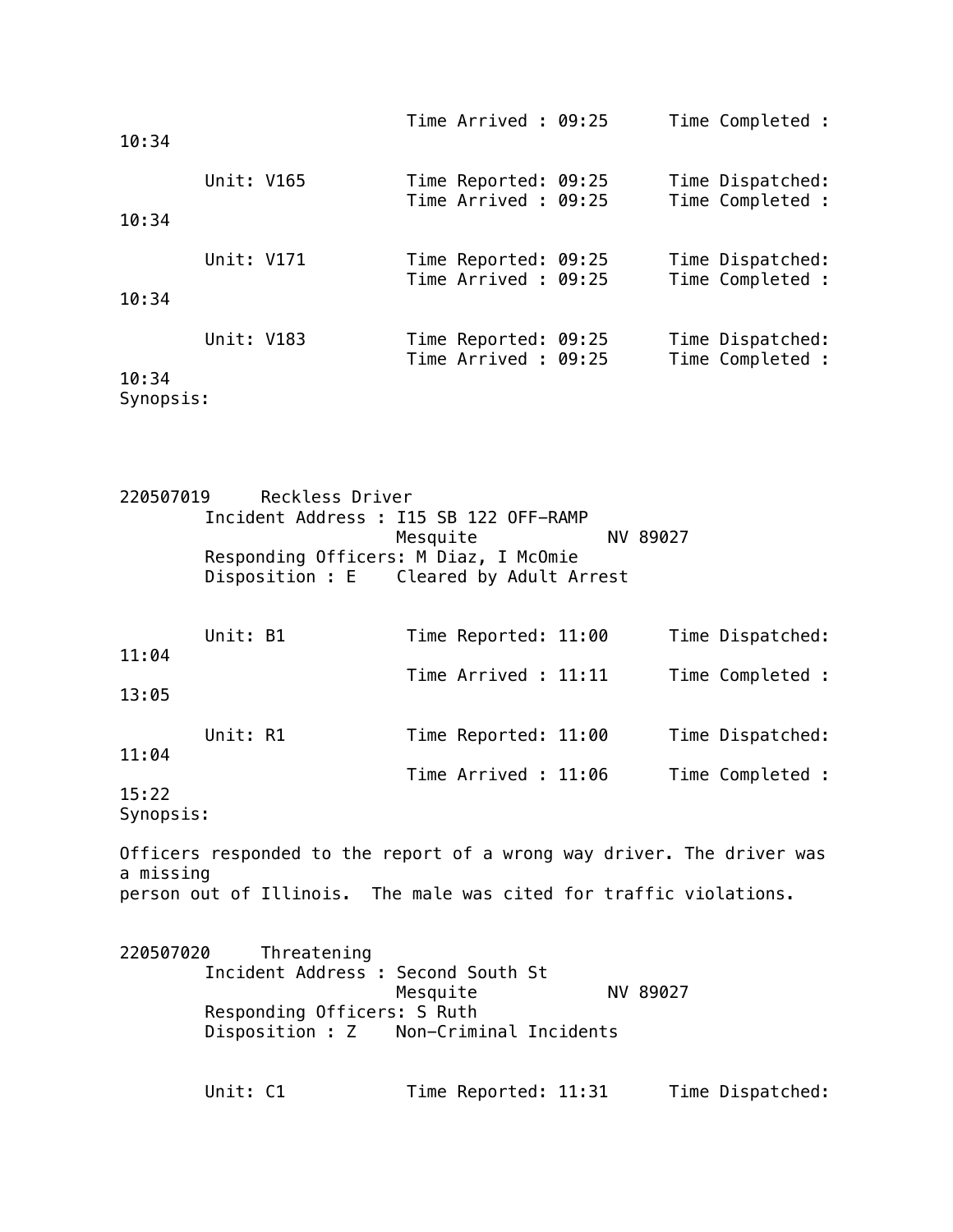## 11:52

12:19 Synopsis:

|                    | 220507021 Citizen Assist     |                                        |          |                  |
|--------------------|------------------------------|----------------------------------------|----------|------------------|
|                    | Incident Address : Mayan Cir |                                        |          |                  |
|                    |                              | Mesquite                               | NV 89027 |                  |
|                    | Responding Officers: M Diaz  |                                        |          |                  |
|                    |                              | Disposition : Z Non-Criminal Incidents |          |                  |
|                    | Unit: B1                     | Time Reported: 12:36                   |          | Time Dispatched: |
| 15:04              |                              | Time Arrived: 15:04                    |          | Time Completed : |
| 15:10<br>Synopsis: |                              |                                        |          |                  |

| 220507022 | Theft<br>Incident Address : Cottonwood Dr<br>Responding Officers: M Diaz<br>Disposition : A Active | Mesquite             | NV 89027         |
|-----------|----------------------------------------------------------------------------------------------------|----------------------|------------------|
|           | Unit: B1                                                                                           | Time Reported: 12:45 | Time Dispatched: |

13:30 Time Arrived : 13:39 Time Completed : 14:41

Synopsis:

Officers responded to a construction site reference a burglary. This investigation is still ongoing.

220507025 Missing Person Incident Address : Emmarene St Mesquite NV 89027 Responding Officers: S Ruth Disposition : Z Non-Criminal Incidents

> Unit: C1 Time Reported: 13:39 Time Dispatched: Time Arrived : 13:44 Time Completed :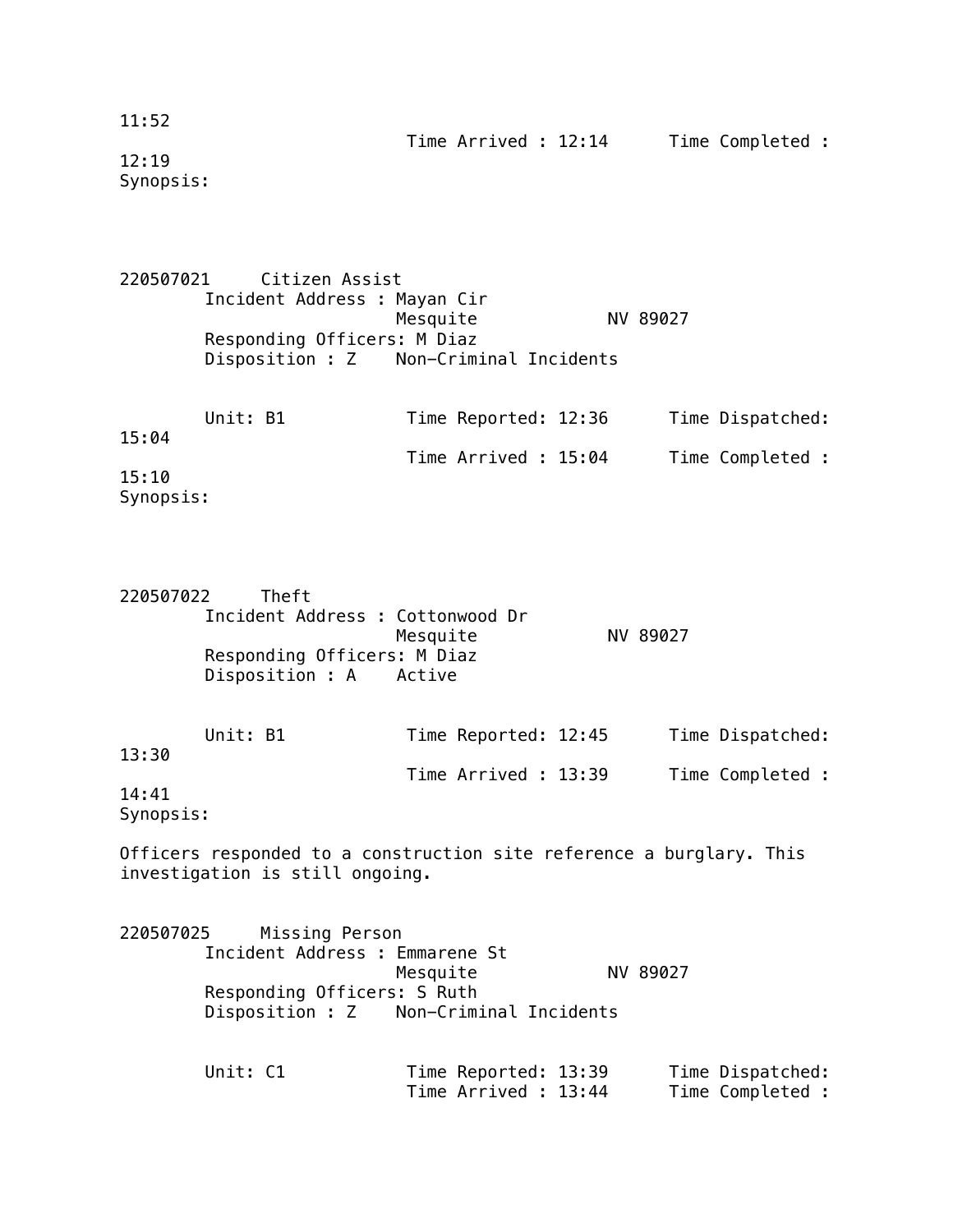13:51 Synopsis:

220507026 Unknown Problem Incident Address : Sunset Greens Way Mesquite NV 89027 Responding Officers: J Stout Disposition : Z Non-Criminal Incidents Unit: S2 Time Reported: 14:13 Time Dispatched: 14:16 Time Arrived : 14:16 Time Completed : 14:17

Synopsis:

| 220507027 | Verbal Disturbance IP                          |          |
|-----------|------------------------------------------------|----------|
|           | Incident Address : E Pioneer Blvd              |          |
|           | Mesquite                                       | NV 89027 |
|           | Responding Officers: S Ruth, J Stout, I McOmie |          |
|           | Disposition : Z Non-Criminal Incidents         |          |

| 17:34              | Unit: C1 |  | Time Reported: 15:16 |  | Time Dispatched: |
|--------------------|----------|--|----------------------|--|------------------|
|                    |          |  | Time Arrived: 17:34  |  | Time Completed : |
| 17:36              |          |  |                      |  |                  |
|                    | Unit: R1 |  | Time Reported: 15:16 |  | Time Dispatched: |
| 15:22              |          |  | Time Arrived: 15:29  |  | Time Completed : |
| 15:43              |          |  |                      |  |                  |
|                    | Unit: S2 |  | Time Reported: 15:16 |  | Time Dispatched: |
| 15:20              |          |  | Time Arrived : 15:24 |  | Time Completed : |
| 16:29<br>Synopsis: |          |  |                      |  |                  |

220507028 Found Person Incident Address : E Pioneer Blvd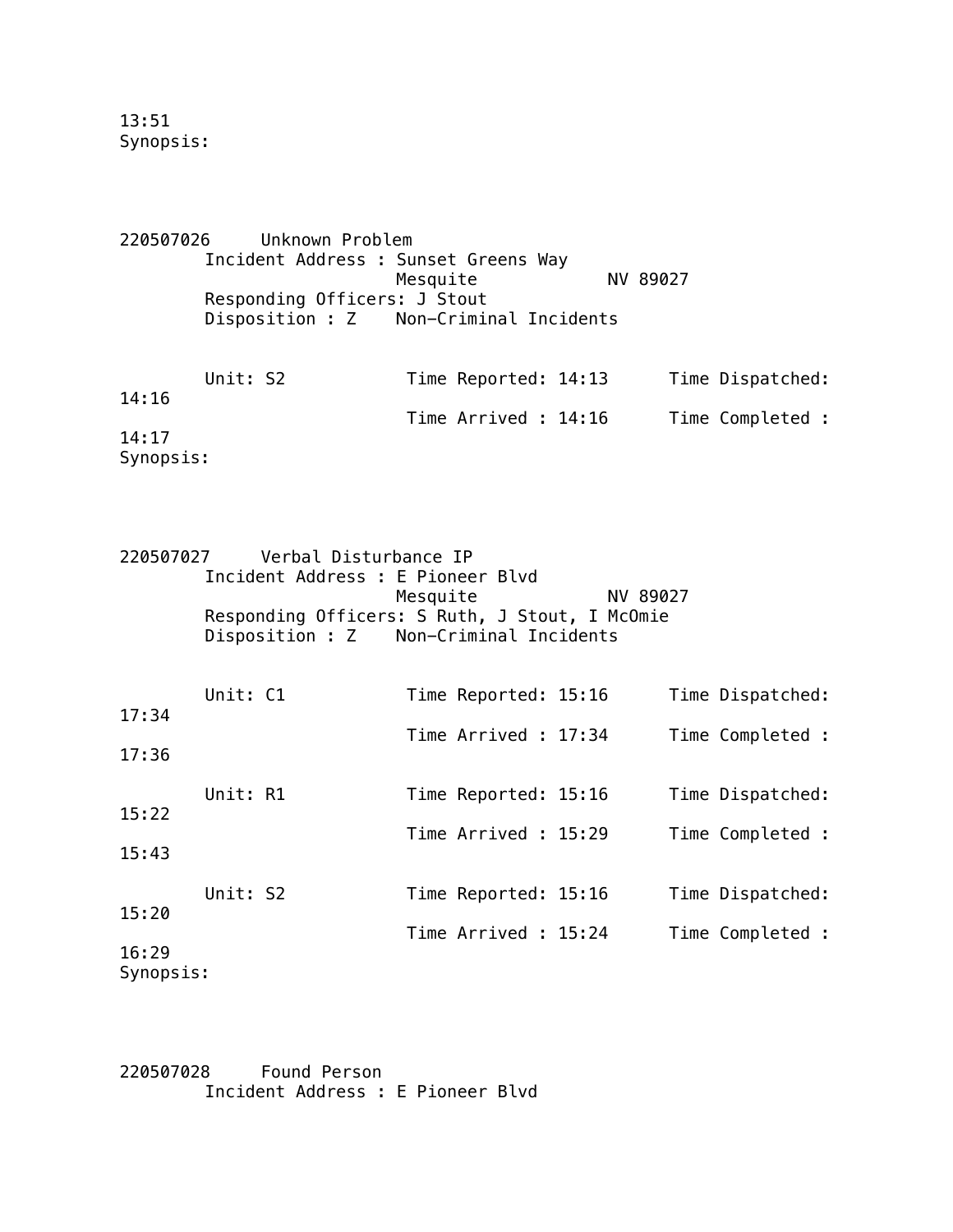Mesquite NV 89027 Responding Officers: S Ruth, I McOmie Disposition : Z Non-Criminal Incidents Unit: C1 Time Reported: 15:17 Time Dispatched: 17:30 Time Arrived : 17:28 Time Completed : 17:29 Unit: R1 Time Reported: 15:17 Time Dispatched: Time Arrived : Time Completed : 16:30 Synopsis:

220507029 Domestic Violence IP Incident Address : E Pioneer Blvd Mesquite NV 89027 Responding Officers: S Ruth, M Diaz, J Smith, I McOmie Disposition : E Cleared by Adult Arrest Unit: B1 Time Reported: 15:41 Time Dispatched: Time Arrived : 16:23 Time Completed : 16:29 Unit: C1 Time Reported: 15:41 Time Dispatched: 15:44 Time Arrived : 15:45 Time Completed : 16:46 Unit: J5 Time Reported: 15:41 Time Dispatched: 16:09 Time Arrived : Time Completed : 19:54 Unit: R1 Time Reported: 15:41 Time Dispatched: 15:44 Time Arrived : 15:56 Time Completed : 16:30 Synopsis: Officers responded to a domestic battery involving two adults. After

the investigation, the male was arrested for multiple criminal charges.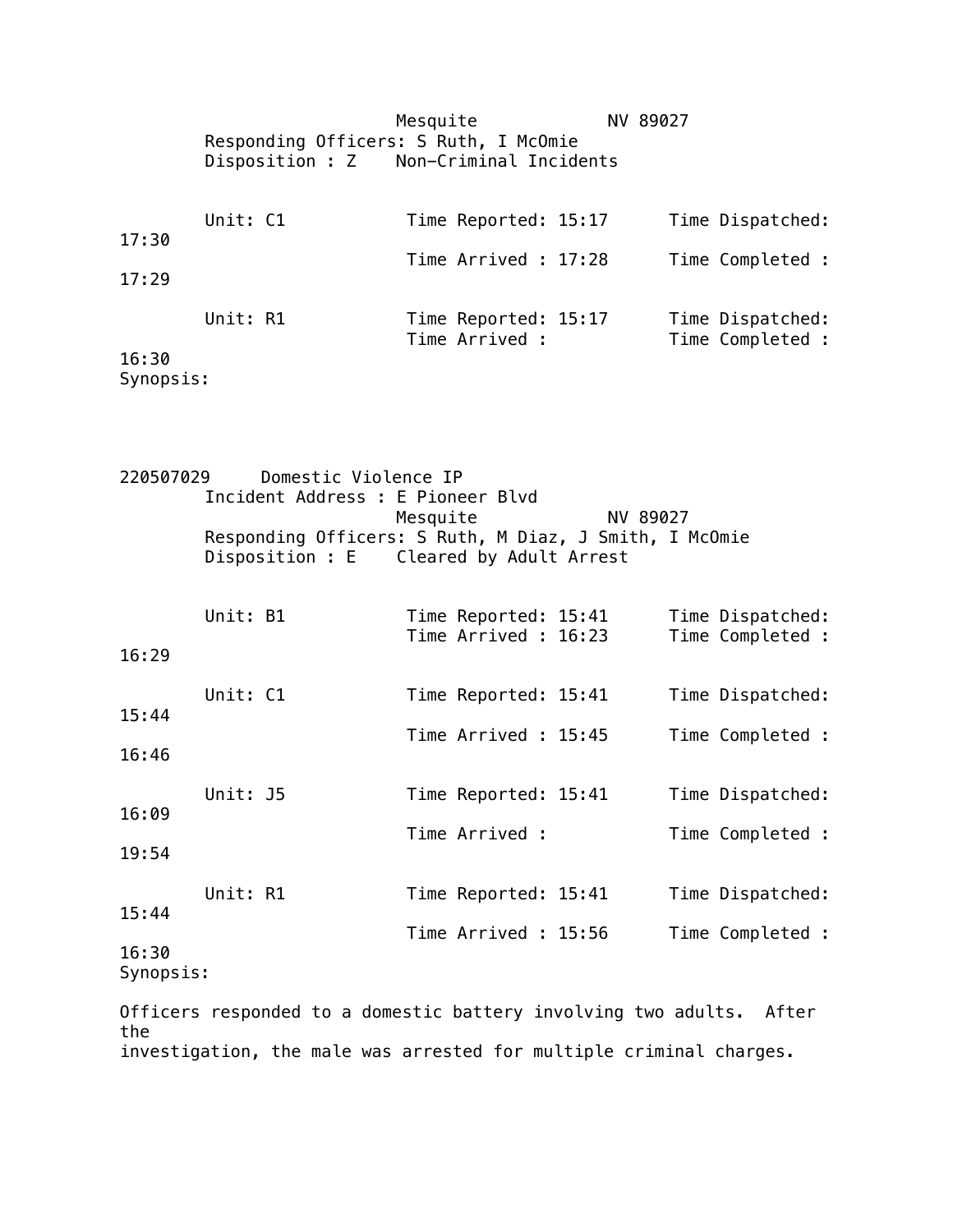220507030 Fighting IP Incident Address : Haley Way # 151 Mesquite NV 89027 Responding Officers: S Ruth, I McOmie Disposition : C Unfounded Unit: C1 Time Reported: 16:08 Time Dispatched: 17:12 Time Arrived : 17:17 Time Completed : 17:17 Unit: R1 Time Reported: 16:08 Time Dispatched: 17:12 Time Arrived : 17:26 Time Completed : 17:26 Synopsis:

| 220507031<br>Intoxicated Person<br>Incident Address : MOSS Dr #5 |                                                                                                             |  |  |                                              |  |  |                                      |  |  |  |
|------------------------------------------------------------------|-------------------------------------------------------------------------------------------------------------|--|--|----------------------------------------------|--|--|--------------------------------------|--|--|--|
|                                                                  | Mesquite<br>NV 89027<br>Responding Officers: M Diaz, J Stout, I McOmie, B Whipple<br>Disposition : A Active |  |  |                                              |  |  |                                      |  |  |  |
| 16:30                                                            | Unit: B1                                                                                                    |  |  | Time Reported: 16:13                         |  |  | Time Dispatched:                     |  |  |  |
| 20:14                                                            |                                                                                                             |  |  | Time Arrived : 16:53                         |  |  | Time Completed :                     |  |  |  |
| 17:06                                                            | Unit: R1                                                                                                    |  |  | Time Reported: 16:13<br>Time Arrived: 17:05  |  |  | Time Dispatched:<br>Time Completed : |  |  |  |
| 16:30                                                            | Unit: S2                                                                                                    |  |  | Time Reported: 16:13                         |  |  | Time Dispatched:                     |  |  |  |
| 16:45                                                            |                                                                                                             |  |  | Time Arrived: 17:06                          |  |  | Time Completed :                     |  |  |  |
| 17:33<br>Synopsis:                                               | Unit: VA2                                                                                                   |  |  | Time Reported: 16:13<br>Time Arrived : 17:05 |  |  | Time Dispatched:<br>Time Completed : |  |  |  |

Officers responded to an assault with a deadly weapon. Officers are still attempting to locate the male.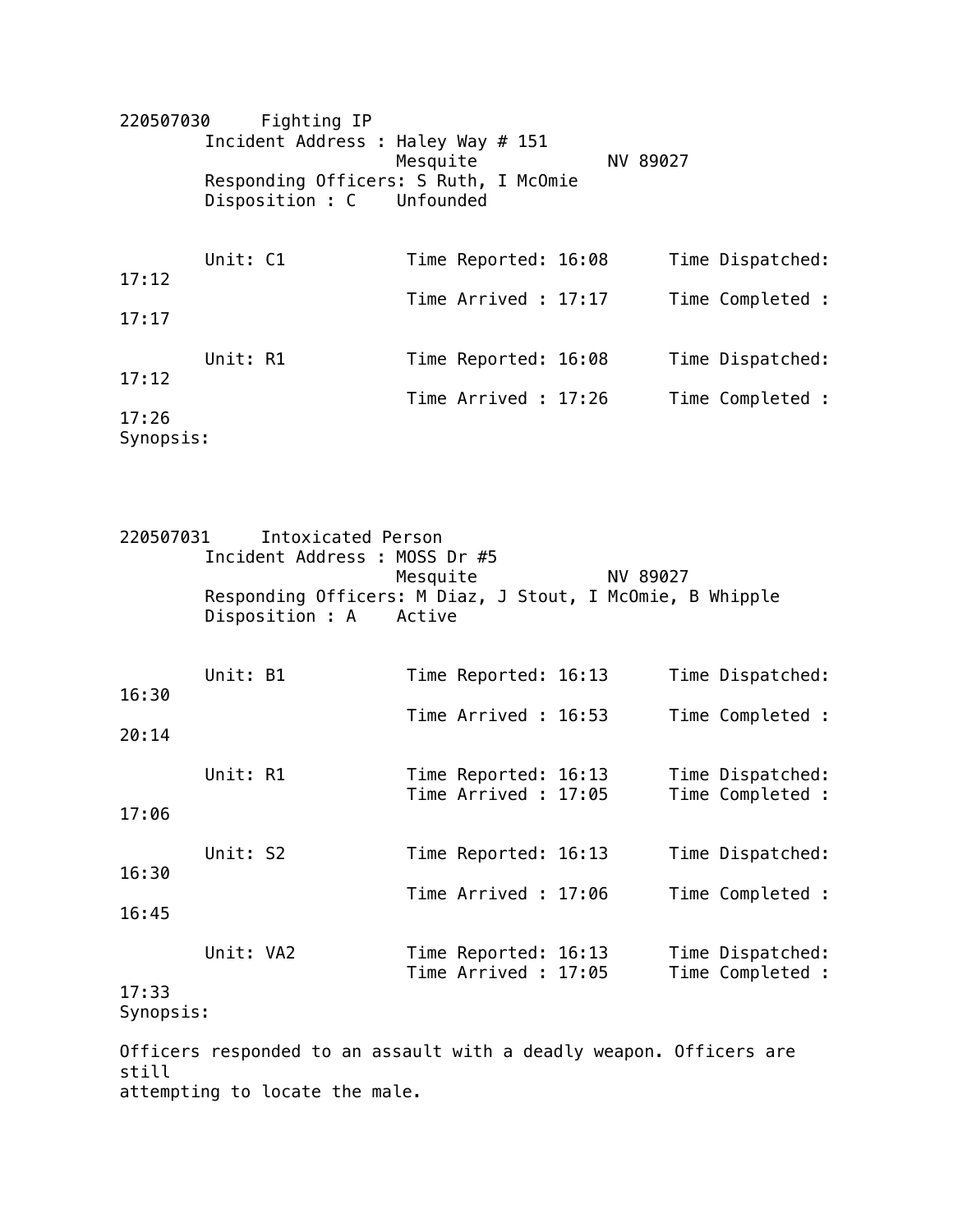| 220507032          |                                                                                          | Assault IP                         |          |                      |          |  |                  |  |  |
|--------------------|------------------------------------------------------------------------------------------|------------------------------------|----------|----------------------|----------|--|------------------|--|--|
|                    |                                                                                          | Incident Address : Second South St | Mesquite |                      | NV 89027 |  |                  |  |  |
|                    | Responding Officers: S Ruth, J Stout, I McOmie<br>Disposition : Z Non-Criminal Incidents |                                    |          |                      |          |  |                  |  |  |
|                    |                                                                                          |                                    |          |                      |          |  |                  |  |  |
|                    | Unit: C1                                                                                 |                                    |          | Time Reported: 16:40 |          |  | Time Dispatched: |  |  |
| 16:46              |                                                                                          |                                    |          | Time Arrived : 16:52 |          |  | Time Completed : |  |  |
| 17:07              |                                                                                          |                                    |          |                      |          |  |                  |  |  |
|                    | Unit: R1                                                                                 |                                    |          | Time Reported: 16:40 |          |  | Time Dispatched: |  |  |
| 16:52              |                                                                                          |                                    |          | Time Arrived : 16:52 |          |  | Time Completed : |  |  |
| 17:05              |                                                                                          |                                    |          |                      |          |  |                  |  |  |
|                    | Unit: S2                                                                                 |                                    |          | Time Reported: 16:40 |          |  | Time Dispatched: |  |  |
| 16:46              |                                                                                          |                                    |          | Time Arrived : 16:46 |          |  | Time Completed : |  |  |
| 17:06<br>Synopsis: |                                                                                          |                                    |          |                      |          |  |                  |  |  |

220507033 Trespassing Incident Address : E Old Mill Rd Mesquite NV 89027 Responding Officers: M Magadan Disposition : Z Non-Criminal Incidents Unit: C2 Time Reported: 17:43 Time Dispatched: 17:59 Time Arrived : 17:59 Time Completed : 18:04 Synopsis:

220507034 Miscellaneous CAD Call Record Incident Address : GYPSUM CIR Mesquite NV 89027 Responding Officers: L Stewart Disposition : Z Non-Criminal Incidents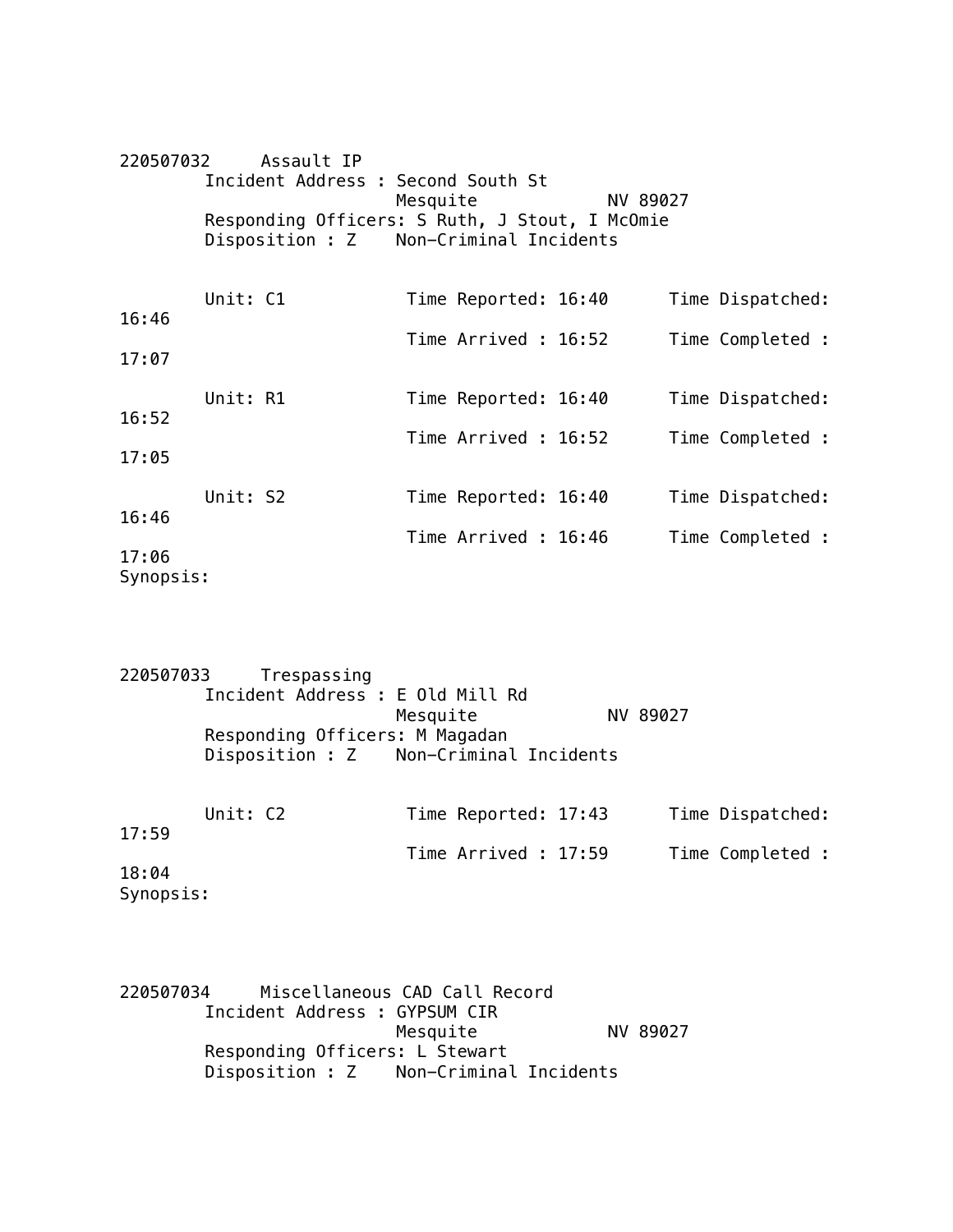| Unit: B2 | Time Reported: 18:02 | Time Dispatched: |
|----------|----------------------|------------------|
| .        | Time Arrived : 18:02 | Time Completed : |

18:09 Synopsis:

220507035 Alarm Incident Address : W Pioneer Blvd Mesquite NV 89027 Responding Officers: M Magadan, L Stewart Disposition : Z Non-Criminal Incidents

| 19:34              | Unit: B2 |  | Time Reported: 19:32 |  | Time Dispatched: |
|--------------------|----------|--|----------------------|--|------------------|
|                    |          |  | Time Arrived: 19:38  |  | Time Completed : |
| 19:43              |          |  |                      |  |                  |
|                    | Unit: C2 |  | Time Reported: 19:32 |  | Time Dispatched: |
| 19:34              |          |  | Time Arrived : 19:39 |  | Time Completed : |
| 19:43<br>Synopsis: |          |  |                      |  |                  |

220507036 Miscellaneous CAD Call Record Incident Address : S Falcon Ridge Pkwy Mesquite NV 89027 Responding Officers: R Stratton Disposition : Z Non-Criminal Incidents

| Unit: R2  |  | Time Reported: 19:40 |  | Time Dispatched: |
|-----------|--|----------------------|--|------------------|
|           |  | Time Arrived : 19:40 |  | Time Completed : |
| 19:55     |  |                      |  |                  |
| Synopsis: |  |                      |  |                  |

220507037 Suspicious Person/Circumstance Incident Address : Moss Dr Mesquite NV 89027 Responding Officers: R Stratton, M Magadan, L Stewart Disposition : Z Non-Criminal Incidents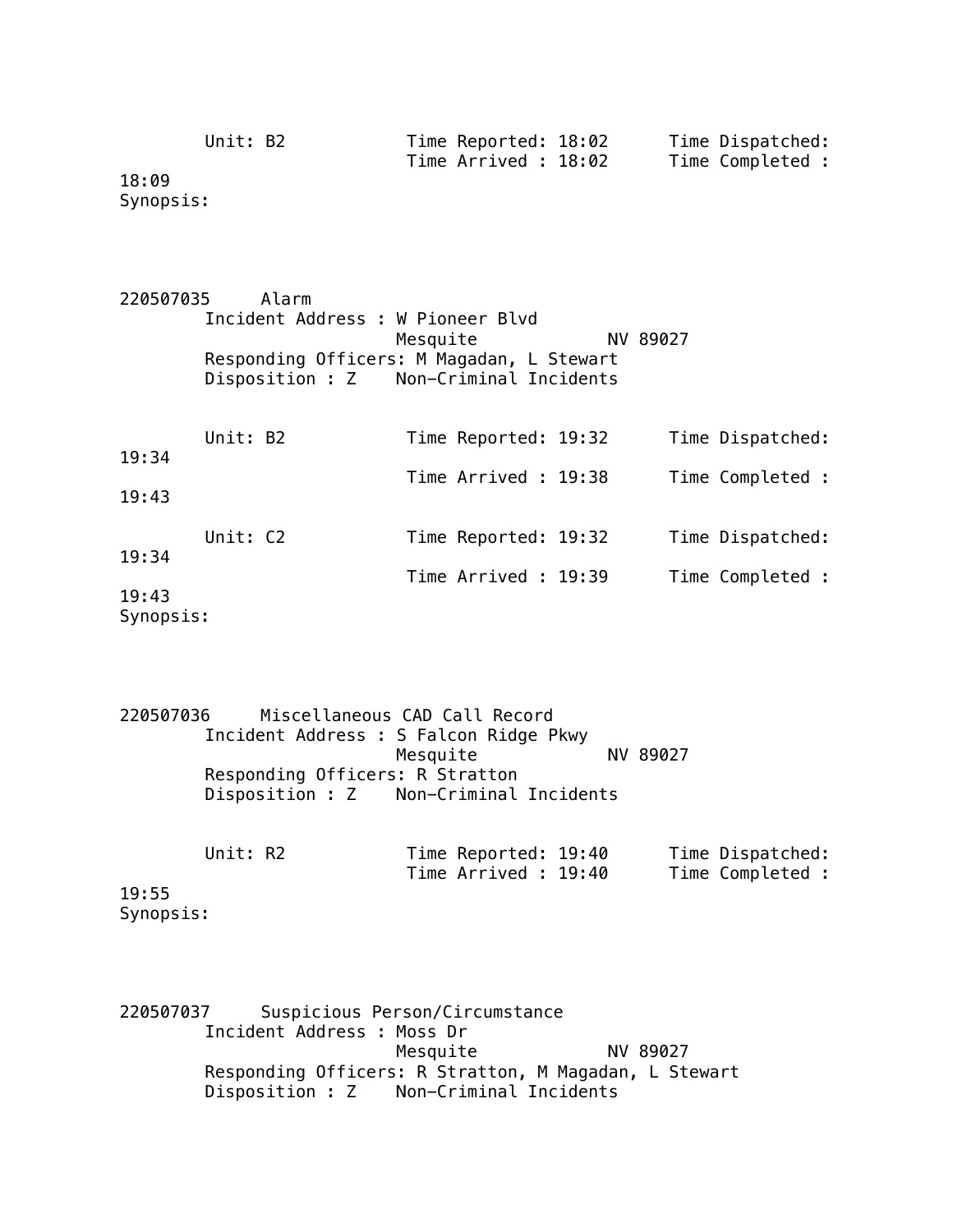| 21:11              | Unit: B2 |  | Time Reported: 21:08 |  | Time Dispatched: |
|--------------------|----------|--|----------------------|--|------------------|
|                    |          |  | Time Arrived :       |  | Time Completed : |
| 21:13              |          |  |                      |  |                  |
| 21:11              | Unit: C2 |  | Time Reported: 21:08 |  | Time Dispatched: |
|                    |          |  | Time Arrived : 21:12 |  | Time Completed : |
| 23:47              |          |  |                      |  |                  |
|                    | Unit: R2 |  | Time Reported: 21:08 |  | Time Dispatched: |
| 21:11              |          |  | Time Arrived : 21:12 |  | Time Completed : |
| 21:37<br>Synopsis: |          |  |                      |  |                  |

| 220507038 | Trespassing                             |                      |          |                  |
|-----------|-----------------------------------------|----------------------|----------|------------------|
|           | Incident Address : W Mesquite Blvd      | Mesquite             | NV 89027 |                  |
|           | Responding Officers: L Stewart          |                      |          |                  |
|           | Disposition : E Cleared by Adult Arrest |                      |          |                  |
|           |                                         |                      |          |                  |
|           |                                         |                      |          |                  |
|           | Unit: B2                                | Time Reported: 21:35 |          | Time Dispatched: |
| 23:37     |                                         | Time Arrived: 21:37  |          |                  |
| 21:58     |                                         |                      |          | Time Completed : |
|           |                                         |                      |          |                  |
|           | Unit: R2                                | Time Reported: 21:35 |          | Time Dispatched: |
| 21:37     |                                         |                      |          |                  |
|           |                                         | Time Arrived: 21:42  |          | Time Completed : |

21:42 Synopsis:

An officer responded to a trespassing in progress and one adult female was cited and released.

220507039 Verbal Disturbance IP Incident Address : Reber Dr Mesquite NV 89027 Responding Officers: R Stratton, J Stout Disposition : Z Non-Criminal Incidents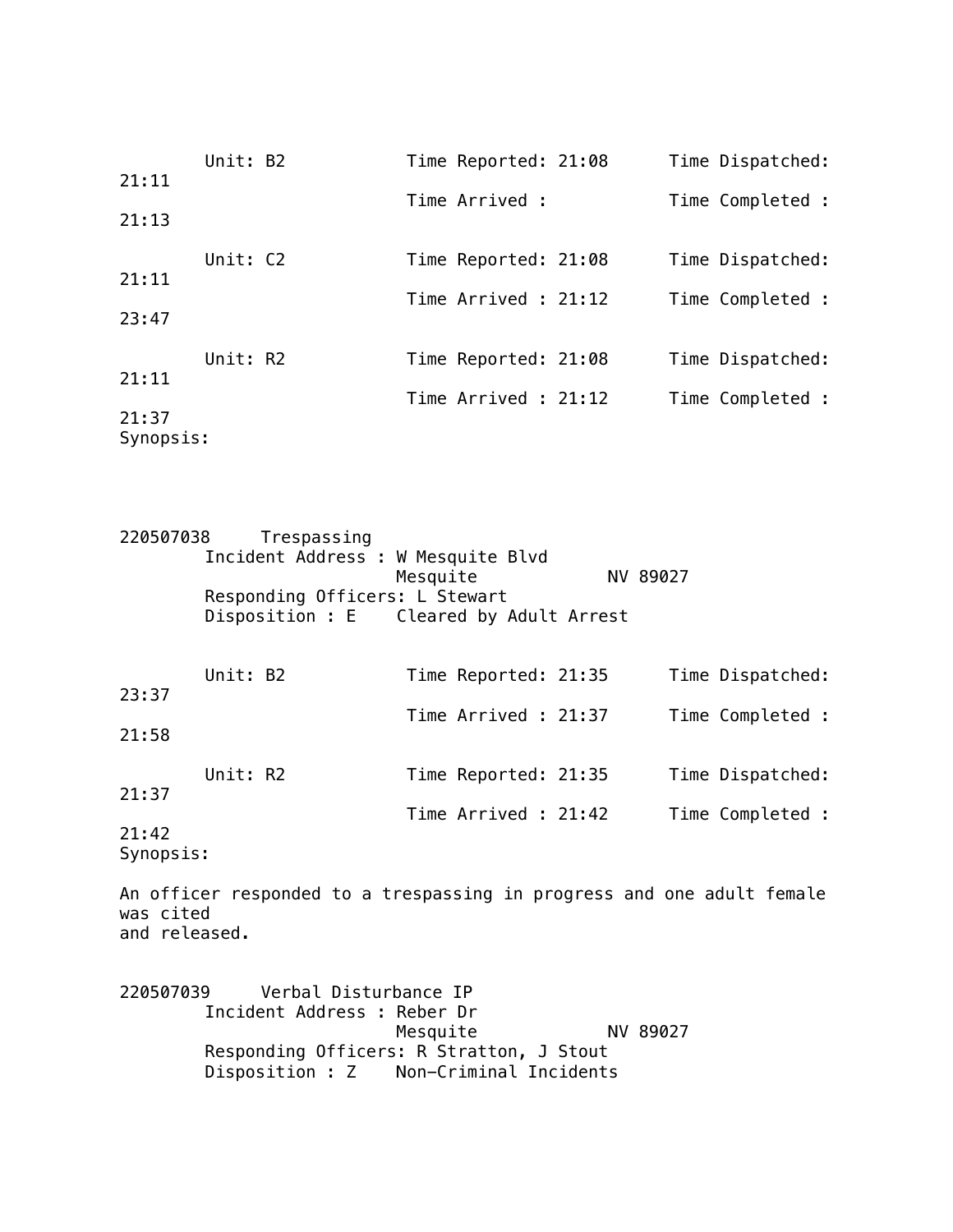| 21:46              | Unit: R2 |  | Time Reported: 21:43 |  | Time Dispatched: |
|--------------------|----------|--|----------------------|--|------------------|
|                    |          |  | Time Arrived : 21:48 |  | Time Completed : |
| 21:57              |          |  |                      |  |                  |
|                    | Unit: S2 |  | Time Reported: 21:43 |  | Time Dispatched: |
| 21:46              |          |  | Time Arrived : 21:53 |  | Time Completed : |
| 21:57<br>Synopsis: |          |  |                      |  |                  |

| 220507040<br>Agency Assistance                      |          |
|-----------------------------------------------------|----------|
| Incident Address : W Hafen Ln                       |          |
| Mesquite                                            | NV 89027 |
| Responding Officers: R Stratton, L Stewart, J Stout |          |
| Disposition : Z Non-Criminal Incidents              |          |

|       | Unit: B2    |             | Time Reported: 21:54                         |  | Time Dispatched:                     |
|-------|-------------|-------------|----------------------------------------------|--|--------------------------------------|
| 21:58 |             |             | Time Arrived: 22:00                          |  | Time Completed :                     |
| 23:37 |             |             |                                              |  |                                      |
|       | Unit: BAT01 |             | Time Reported: 21:54                         |  | Time Dispatched:                     |
| 21:56 |             |             | Time Arrived : 23:01                         |  | Time Completed :                     |
| 01:56 |             |             |                                              |  |                                      |
|       |             | Unit: BAT03 | Time Reported: 21:54                         |  | Time Dispatched:                     |
| 21:58 |             |             | Time Arrived : 23:01                         |  | Time Completed :                     |
| 23:54 |             |             |                                              |  |                                      |
|       | Unit: CH01  |             | Time Reported: 21:54                         |  | Time Dispatched:                     |
| 00:09 |             |             | Time Arrived : 22:13                         |  | Time Completed :                     |
|       |             |             |                                              |  |                                      |
|       | Unit: CH02  |             | Time Reported: 21:54<br>Time Arrived : 22:20 |  | Time Dispatched:<br>Time Completed : |
| 00:11 |             |             |                                              |  |                                      |
|       |             | Unit: ENG11 | Time Reported: 21:54                         |  | Time Dispatched:                     |
| 21:58 |             |             | Time Arrived: 22:01                          |  | Time Completed :                     |
| 00:11 |             |             |                                              |  |                                      |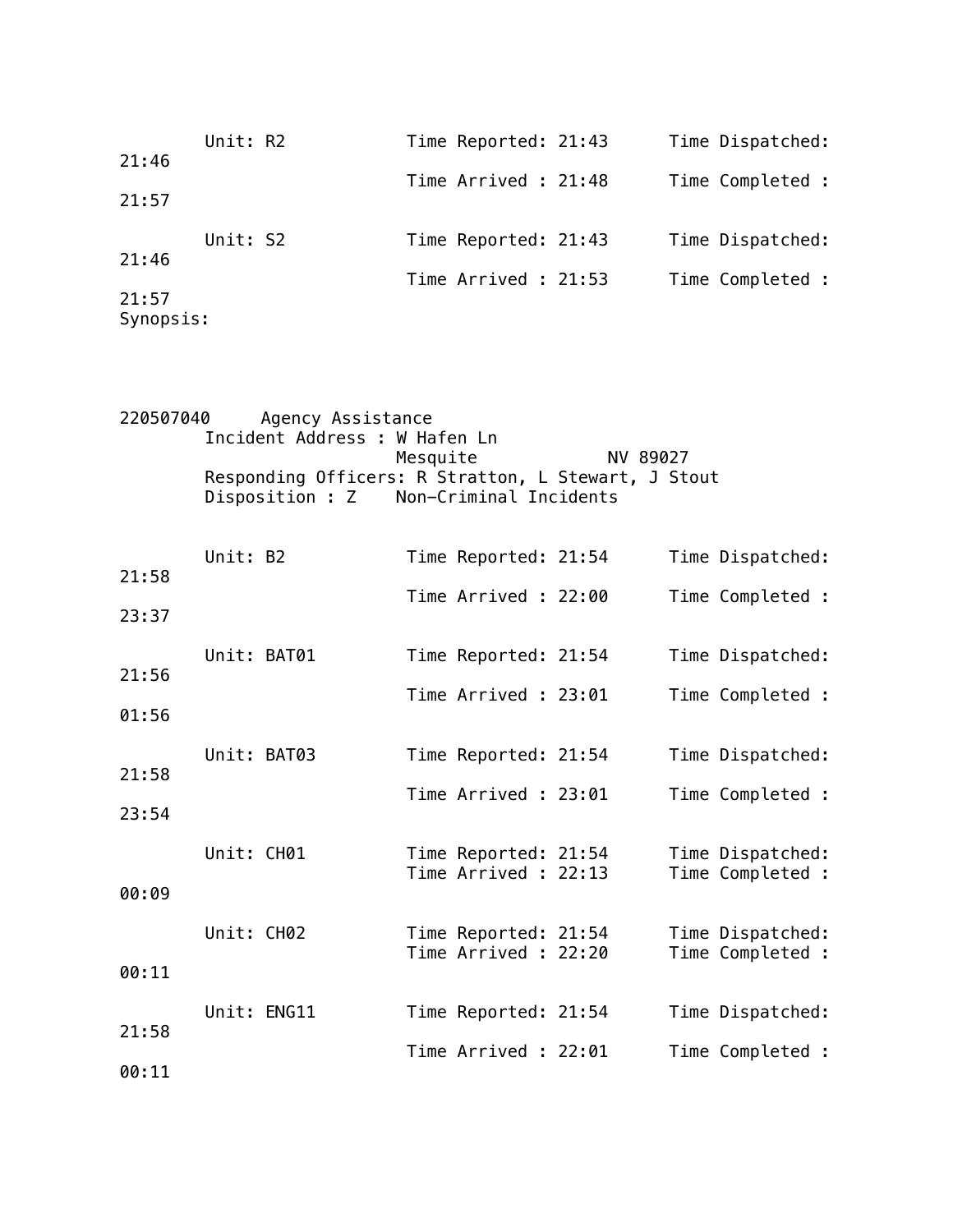| 21:58              |          | Unit: ENG31                                              |          | Time Reported: 21:54                        |          | Time Dispatched:                     |
|--------------------|----------|----------------------------------------------------------|----------|---------------------------------------------|----------|--------------------------------------|
|                    |          |                                                          |          | Time Arrived : 22:05                        |          | Time Completed :                     |
| 00:13              |          |                                                          |          |                                             |          |                                      |
| 21:57              | Unit: R2 |                                                          |          | Time Reported: 21:54                        |          | Time Dispatched:                     |
| 00:15              |          |                                                          |          | Time Arrived : 21:59                        |          | Time Completed :                     |
|                    |          | Unit: RES12                                              |          |                                             |          |                                      |
|                    |          |                                                          |          | Time Reported: 21:54<br>Time Arrived: 00:10 |          | Time Dispatched:<br>Time Completed : |
| 00:10              |          |                                                          |          |                                             |          |                                      |
| 22:17              |          | Unit: RES32                                              |          | Time Reported: 21:54                        |          | Time Dispatched:                     |
| 00:51              |          |                                                          |          | Time Arrived : 22:21                        |          | Time Completed :                     |
|                    |          |                                                          |          |                                             |          |                                      |
| 21:57              | Unit: S2 |                                                          |          | Time Reported: 21:54                        |          | Time Dispatched:                     |
| 00:06              |          |                                                          |          | Time Arrived : 21:59                        |          | Time Completed :                     |
|                    |          | Unit: STA01                                              |          |                                             |          |                                      |
|                    |          |                                                          |          | Time Reported: 21:54<br>Time Arrived :      |          | Time Dispatched:<br>Time Completed : |
| 21:57<br>Synopsis: |          |                                                          |          |                                             |          |                                      |
|                    |          | Officers assisted Mesquite Fire with a structure fire.   |          |                                             |          |                                      |
|                    |          |                                                          |          |                                             |          |                                      |
| 220507041          |          | Noise Disturbance<br>Incident Address : Desert Willow Ln |          |                                             |          |                                      |
|                    |          |                                                          | Mesquite |                                             | NV 89027 |                                      |
|                    |          | Responding Officers: M Magadan<br>Disposition : Z        |          | Non-Criminal Incidents                      |          |                                      |
|                    |          |                                                          |          |                                             |          |                                      |
| 00:19              | Unit: C2 |                                                          |          | Time Reported: 22:22                        |          | Time Dispatched:                     |
|                    |          |                                                          |          | Time Arrived : 23:47                        |          | Time Completed :                     |
| 23:49<br>Synopsis: |          |                                                          |          |                                             |          |                                      |

220507042 Suspicious/Veh Incident Address : Whitey Lee Ln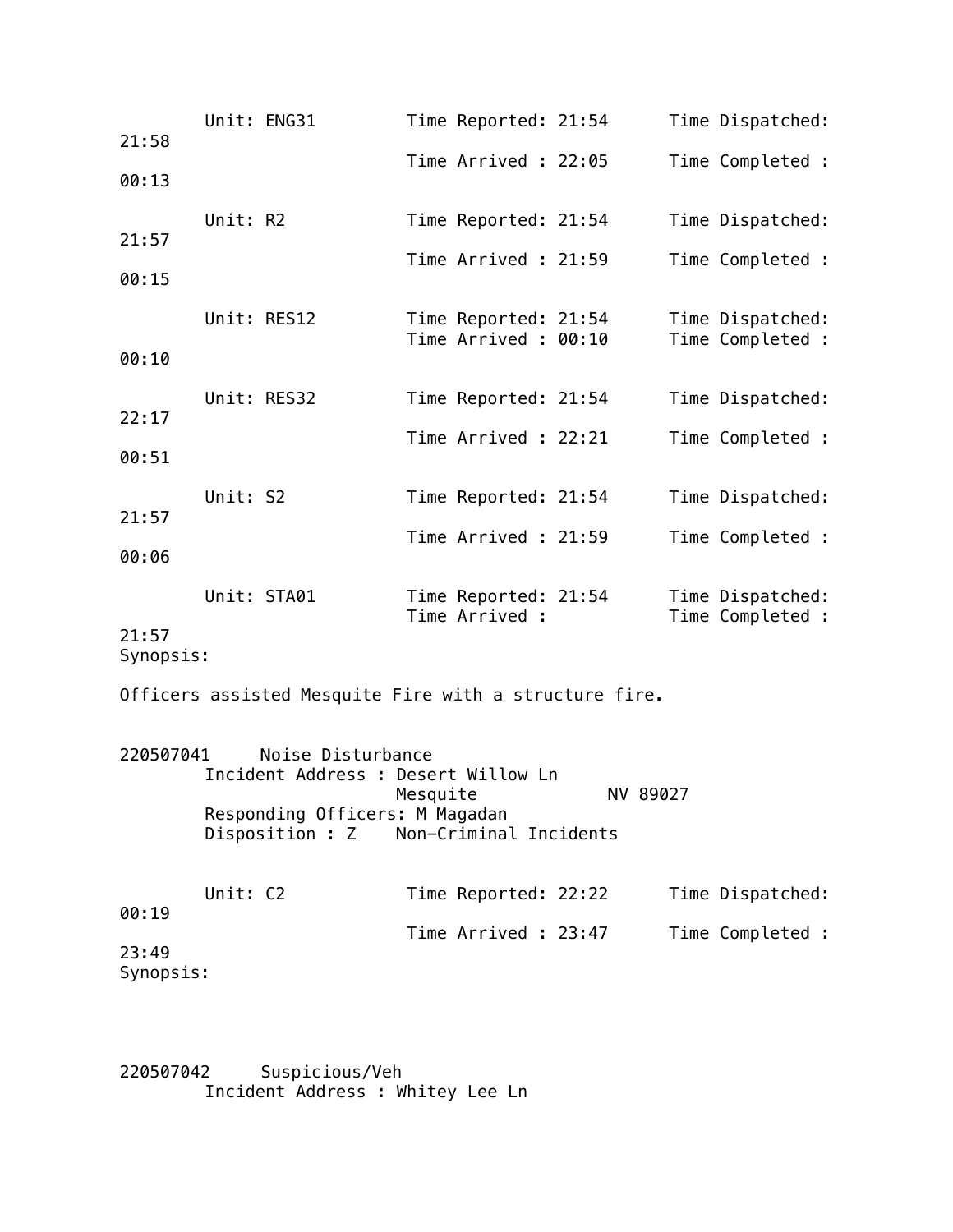|                             |          | Responding Officers: M Magadan<br>Disposition : C Unfounded                                                                          | Mesquite |                                             | NV 89027 |                                      |
|-----------------------------|----------|--------------------------------------------------------------------------------------------------------------------------------------|----------|---------------------------------------------|----------|--------------------------------------|
| 23:52<br>Synopsis:          | Unit: C2 |                                                                                                                                      |          | Time Reported: 23:37<br>Time Arrived: 23:50 |          | Time Dispatched:<br>Time Completed : |
| 220508001                   |          | Suspicious/Pers<br>Incident Address : Rodeo Ln<br>Responding Officers: R Stratton, M Magadan, L Stewart<br>Disposition : C Unfounded | Mesquite |                                             | NV 89027 |                                      |
| 00:37<br>00:41              | Unit: B2 |                                                                                                                                      |          | Time Reported: 00:20<br>Time Arrived: 00:37 |          | Time Dispatched:<br>Time Completed : |
| 00:24<br>00:40              | Unit: C2 |                                                                                                                                      |          | Time Reported: 00:20<br>Time Arrived: 00:32 |          | Time Dispatched:<br>Time Completed : |
| 00:24<br>00:41<br>Synopsis: | Unit: R2 |                                                                                                                                      |          | Time Reported: 00:20<br>Time Arrived: 00:32 |          | Time Dispatched:<br>Time Completed : |

220508002 Animal Pickup Incident Address : W Old Mill Rd Mesquite NV 89027 Responding Officers: L Stewart<br>Disposition : Z Non-Criminal Non-Criminal Incidents Unit: B2 Time Reported: 00:29 Time Dispatched: 00:42 Time Arrived : 00:43 Time Completed : 00:50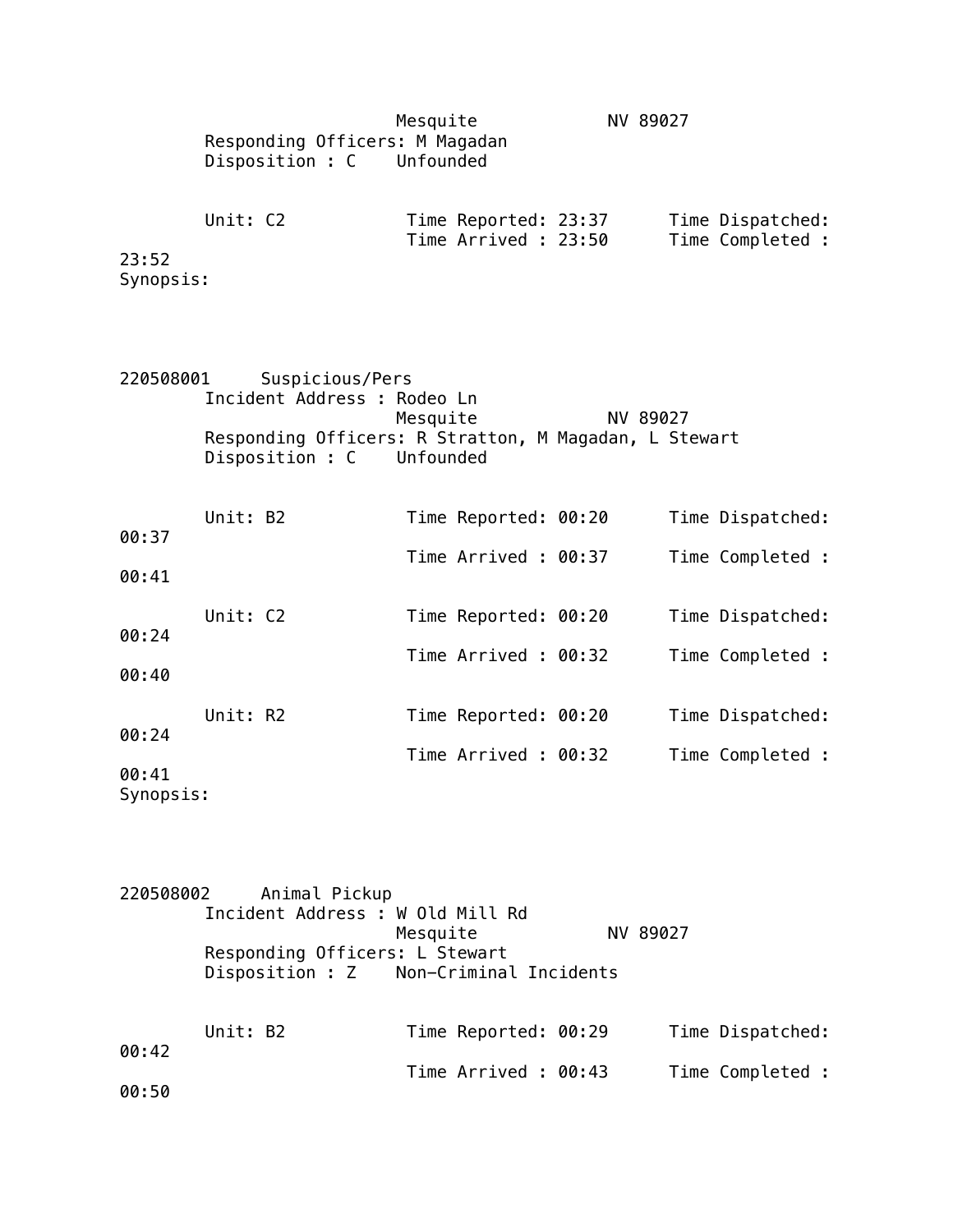Synopsis:

220508003 Miscellaneous CAD Call Record Incident Address : N Sandhill Blvd Mesquite NV 89027 Responding Officers: L Stewart Disposition : Z Non-Criminal Incidents

Unit: B2 Time Reported: 00:55 Time Dispatched: Time Arrived : 00:55 Time Completed : 01:01

Synopsis:

220508004 Suspicious Person/Circumstance Incident Address : S Falcon Ridge Pkwy Mesquite NV 89027 Responding Officers: R Stratton, L Stewart Disposition : Z Non-Criminal Incidents Unit: B2 Time Reported: 01:10 Time Dispatched: 01:16 Time Arrived : 01:25 Time Completed : 01:52 Unit: R2 Time Reported: 01:10 Time Dispatched: 01:16 Time Arrived : 01:26 Time Completed : 01:53

Synopsis:

220508005 Agency Assistance Incident Address : Primrose Ln Mesquite NV 89027 Responding Officers: R Stratton, M Magadan, L Stewart Disposition : Z Non-Criminal Incidents

Unit: B2 Time Reported: 02:05 Time Dispatched: 02:08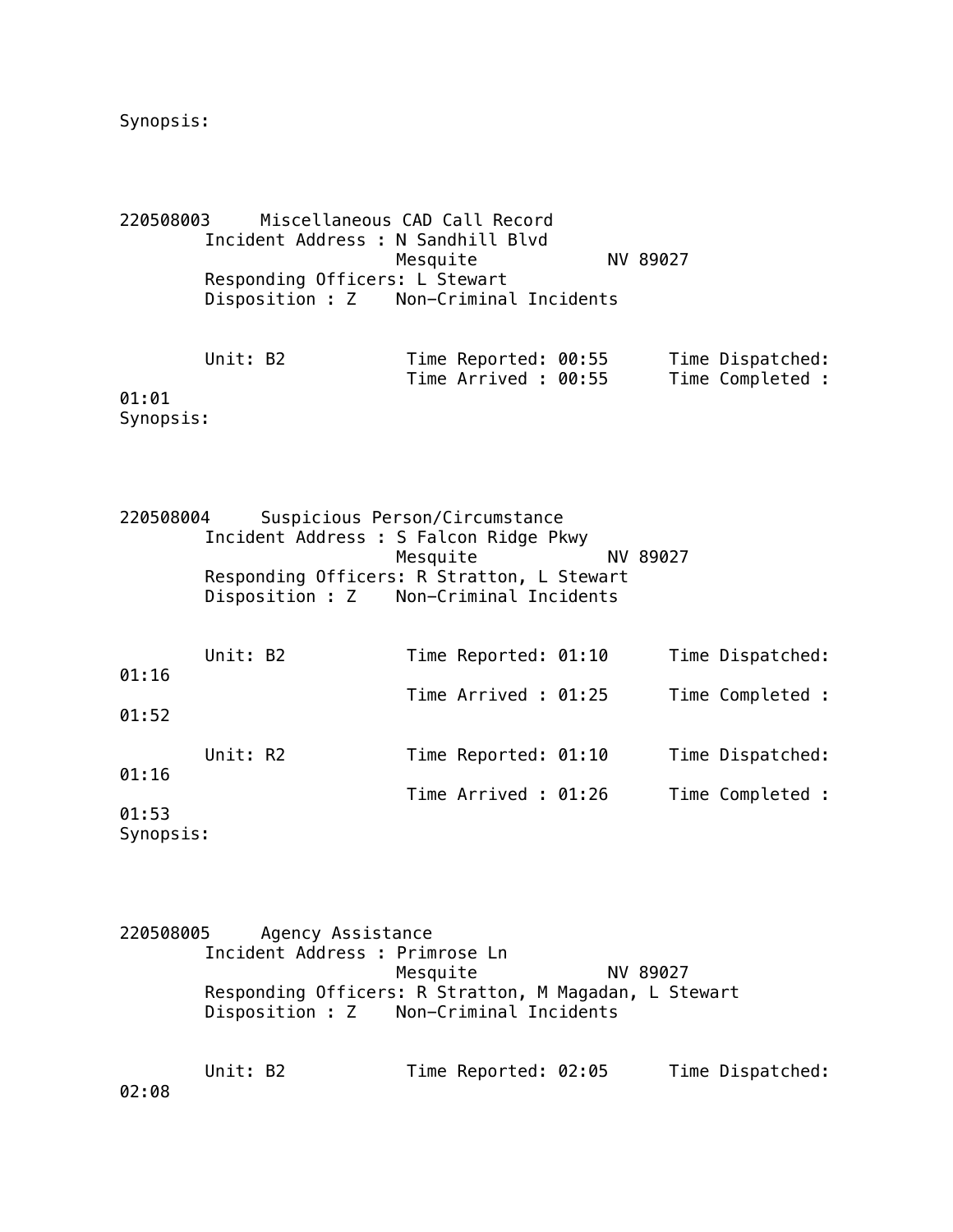| 02:52 |             |  | Time Arrived: 02:11                    |  | Time Completed :                     |
|-------|-------------|--|----------------------------------------|--|--------------------------------------|
| 02:09 | Unit: C2    |  | Time Reported: 02:05                   |  | Time Dispatched:                     |
| 02:45 |             |  | Time Arrived: 02:09                    |  | Time Completed :                     |
| 02:08 | Unit: R2    |  | Time Reported: 02:05                   |  | Time Dispatched:                     |
| 02:43 |             |  | Time Arrived : 02:11                   |  | Time Completed :                     |
| 02:14 | Unit: RES11 |  | Time Reported: 02:05                   |  | Time Dispatched:                     |
| 02:42 |             |  | Time Arrived : 02:17                   |  | Time Completed :                     |
| 02:13 | Unit: RES31 |  | Time Reported: 02:05                   |  | Time Dispatched:                     |
| 02:30 |             |  | Time Arrived: 02:20                    |  | Time Completed :                     |
|       | Unit: STA01 |  | Time Reported: 02:05<br>Time Arrived : |  | Time Dispatched:<br>Time Completed : |
| 02:11 |             |  |                                        |  |                                      |

Synopsis:

| 220508006 |          | Suspicious/Veh                                        |          |                                             |          |                                      |
|-----------|----------|-------------------------------------------------------|----------|---------------------------------------------|----------|--------------------------------------|
|           |          | Incident Address : W Hafen Ln                         |          |                                             |          |                                      |
|           |          |                                                       | Mesquite |                                             | NV 89027 |                                      |
|           |          | Responding Officers: R Stratton, M Magadan, L Stewart |          |                                             |          |                                      |
|           |          | Disposition : Z Non-Criminal Incidents                |          |                                             |          |                                      |
|           | Unit: B2 |                                                       |          |                                             |          |                                      |
|           |          |                                                       |          | Time Reported: 02:45<br>Time Arrived: 02:52 |          | Time Dispatched:<br>Time Completed : |
| 03:52     |          |                                                       |          |                                             |          |                                      |
|           | Unit: C2 |                                                       |          | Time Reported: 02:45                        |          | Time Dispatched:                     |
|           |          |                                                       |          | Time Arrived : 02:45                        |          | Time Completed :                     |
| 03:50     |          |                                                       |          |                                             |          |                                      |
|           | Unit: R2 |                                                       |          | Time Reported: 02:45                        |          | Time Dispatched:                     |
|           |          |                                                       |          | Time Arrived: 02:52                         |          | Time Completed :                     |
| 03:25     |          |                                                       |          |                                             |          |                                      |
| C         |          |                                                       |          |                                             |          |                                      |

Synopsis: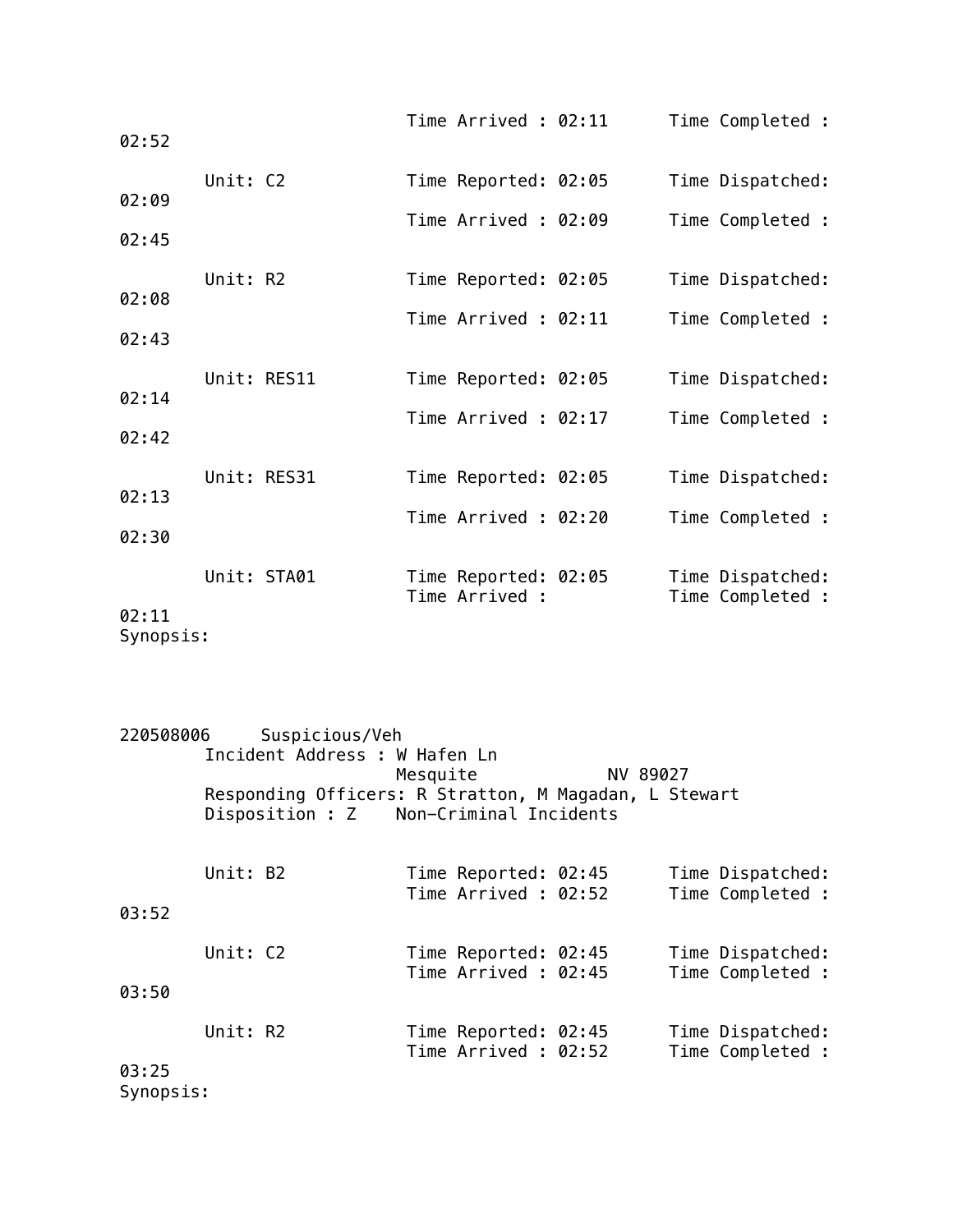| 220508007          |          | Mental Person |                                                                                     |          |                  |
|--------------------|----------|---------------|-------------------------------------------------------------------------------------|----------|------------------|
|                    |          |               | Incident Address : N Grapevine Rd<br>Mesquite                                       | NV 89027 |                  |
|                    |          |               | Responding Officers: M Magadan, L Stewart<br>Disposition : Z Non-Criminal Incidents |          |                  |
| 04:02              | Unit: B2 |               | Time Reported: 03:59                                                                |          | Time Dispatched: |
|                    |          |               | Time Arrived: 04:05                                                                 |          | Time Completed : |
| 04:12              |          |               |                                                                                     |          |                  |
|                    | Unit: C2 |               | Time Reported: 03:59                                                                |          | Time Dispatched: |
| 04:02              |          |               | Time Arrived: 04:02                                                                 |          | Time Completed : |
| 04:14<br>Synopsis: |          |               |                                                                                     |          |                  |

220508008 Suspicious/Veh Incident Address : W MESQUITE Blvd & DESERT ROSE Way Mesquite MV 89027 Responding Officers: M Magadan Disposition : C Unfounded

|                        | Unit: C2 | Time Reported: 04:30 |  | Time Dispatched: |  |
|------------------------|----------|----------------------|--|------------------|--|
| 04:39                  |          | Time Arrived : 04:39 |  | Time Completed : |  |
| 04:41                  |          |                      |  |                  |  |
| $C1$ and $C2$ and $C3$ |          |                      |  |                  |  |

Synopsis:

| 220508009<br>Agency Assistance         |          |
|----------------------------------------|----------|
| Incident Address : W Mesquite Blvd     |          |
| Mesquite                               | NV 89027 |
| Responding Officers: M Magadan         |          |
| Disposition : Z Non-Criminal Incidents |          |

Unit: C2 Time Reported: 05:12 Time Dispatched: 05:19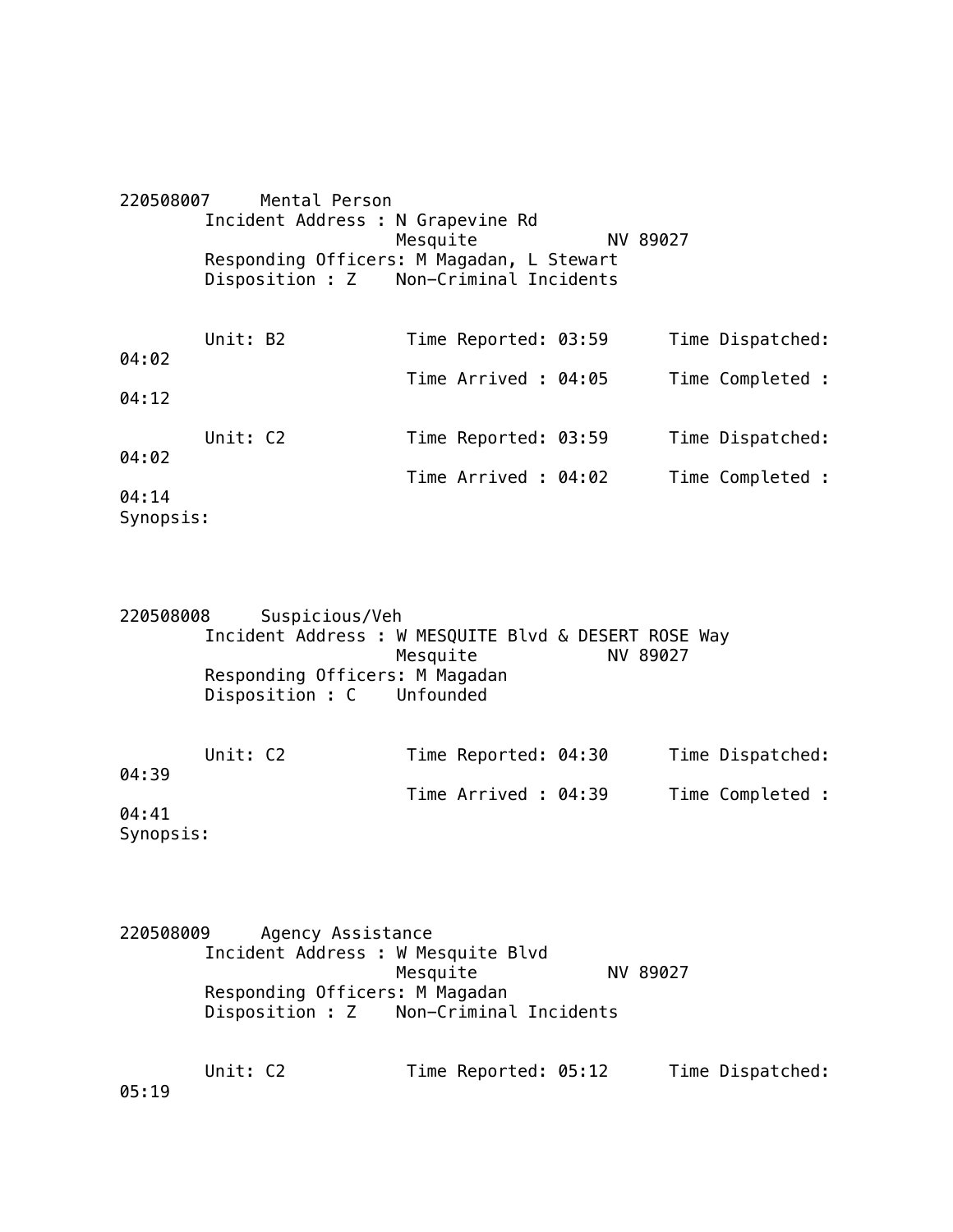| 05:46              |             |  | Time Arrived : 05:21                   |  | Time Completed :                     |
|--------------------|-------------|--|----------------------------------------|--|--------------------------------------|
| 05:21              | Unit: RES11 |  | Time Reported: 05:12                   |  | Time Dispatched:                     |
| 05:53              |             |  | Time Arrived : 05:21                   |  | Time Completed :                     |
|                    |             |  |                                        |  |                                      |
|                    | Unit: STA01 |  | Time Reported: 05:12<br>Time Arrived : |  | Time Dispatched:<br>Time Completed : |
| 05:21<br>Synopsis: |             |  |                                        |  |                                      |

220508010 Miscellaneous CAD Call Record Incident Address : N Sandhill Blvd Mesquite NV 89027 Responding Officers: M Diaz Disposition : Z Non-Criminal Incidents

| Unit: B1 | Time Reported: 07:22 | Time Dispatched: |
|----------|----------------------|------------------|
|          | Time Arrived : 07:22 | Time Completed : |

07:23 Synopsis:

220508011 Miscellaneous CAD Call Record Incident Address : Mayan Cir NV 89027 Responding Officers: I McOmie Disposition : Z Non-Criminal Incidents

| Unit: R1           |  | Time Reported: 07:32<br>Time Arrived : 07:33 |  | Time Dispatched:<br>Time Completed : |
|--------------------|--|----------------------------------------------|--|--------------------------------------|
| 08:25<br>Synopsis: |  |                                              |  |                                      |

220508012 Traffic Stop Incident Address : E Mesquite Blvd Mesquite NV 89027 Responding Officers: S Ruth, M Diaz, I McOmie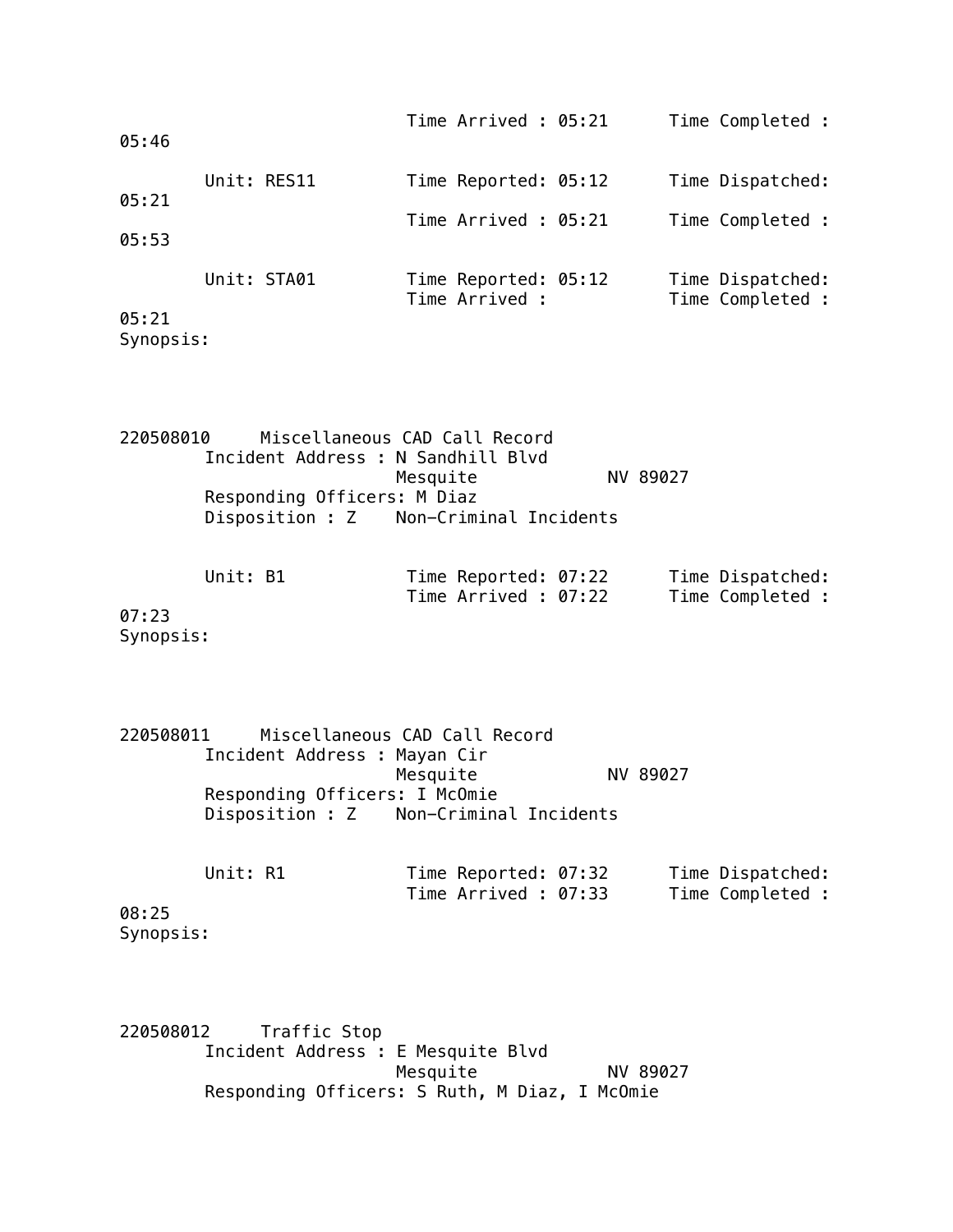|                    | Disposition : E                                                                                                             | Cleared by Adult Arrest                   |          |                  |
|--------------------|-----------------------------------------------------------------------------------------------------------------------------|-------------------------------------------|----------|------------------|
| 08:31              | Unit: B1                                                                                                                    | Time Reported: 08:28                      |          | Time Dispatched: |
| 08:32              |                                                                                                                             | Time Arrived: 08:40                       |          | Time Completed : |
| 08:44              | Unit: C1                                                                                                                    | Time Reported: 08:28                      |          | Time Dispatched: |
| 11:39              |                                                                                                                             | Time Arrived: 08:31                       |          | Time Completed : |
| 08:31              | Unit: R1                                                                                                                    | Time Reported: 08:28                      |          | Time Dispatched: |
| 09:37<br>Synopsis: |                                                                                                                             | Time Arrived: 08:33                       |          | Time Completed : |
| passenger was      | Officers conducted a traffic stop for speeding. One adult female<br>arrested for a bench warrant and drug related offenses. |                                           |          |                  |
| 220508013          | Welfare Check<br>Incident Address : I15 SB<br>Responding Officers: CANCELLED<br>Disposition : Z Non-Criminal Incidents      | Mesquite                                  | NV 89027 |                  |
| 09:25              | Unit: CANCELLED                                                                                                             | Time Reported: 09:18                      |          | Time Dispatched: |
| 09:26<br>Synopsis: |                                                                                                                             | Time Arrived :                            |          | Time Completed : |
|                    |                                                                                                                             |                                           |          |                  |
| 220508014          | Incident Address : Second South St<br>Responding Officers: M Diaz, I McOmie<br>Disposition : E Cleared by Adult Arrest      | Nuisance or Minor Disturbance<br>Mesquite | NV 89027 |                  |
|                    |                                                                                                                             |                                           |          |                  |

Time Arrived : 09:41 Time Completed :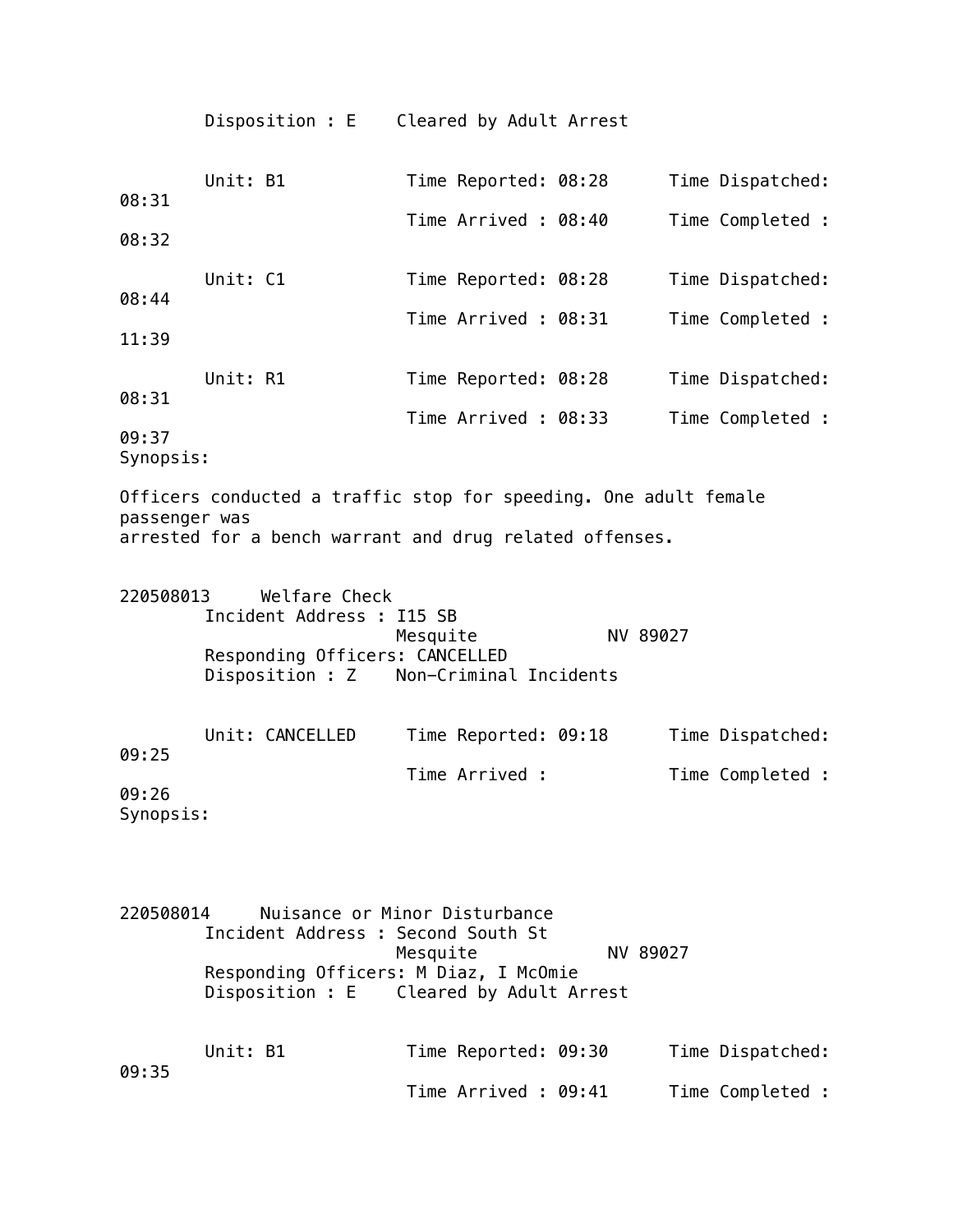10:04 Unit: R1 Time Reported: 09:30 Time Dispatched: 09:40 Time Arrived : 09:40 Time Completed : 10:05 Synopsis: Officers responded to a park reference an adult female causing problems. The female was issued a citation for possession of alcoholic beverages in city parks. 220508015 Animal Noise Incident Address : Gean St Mesquite NV 89027 Responding Officers: E Andrade Disposition : Z Non-Criminal Incidents Unit: H3 Time Reported: 10:00 Time Dispatched: Time Arrived : 10:00 Time Completed : 10:04 Synopsis: 220508016 Nuisance or Minor Disturbance Incident Address : Riverside Rd Mesquite NV 89027 Responding Officers: M Diaz, I McOmie Disposition : E Cleared by Adult Arrest Unit: B1 Time Reported: 10:13 Time Dispatched: 10:15 Time Arrived : 10:22 Time Completed : 10:43 Unit: R1 Time Reported: 10:13 Time Dispatched: 10:15 Time Arrived : 10:18 Time Completed : 10:31 Synopsis: Officers responded to a disturbance at a store, where an adult female was later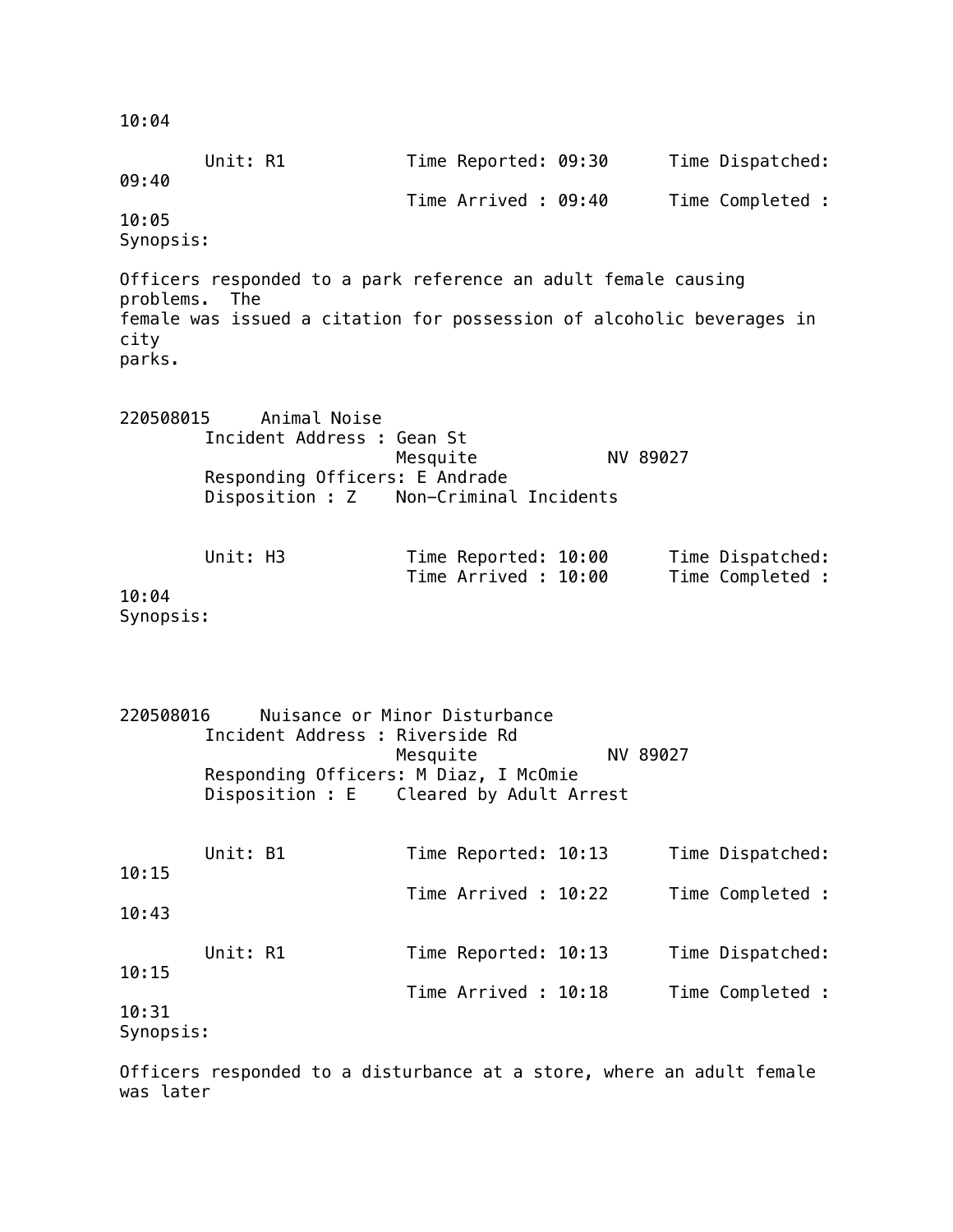arrested.

220508017 Suspicious Person/Circumstance Incident Address : W Pioneer Blvd Mesquite NV 89027 Responding Officers: M Diaz Disposition : Z Non-Criminal Incidents Unit: B1 Time Reported: 10:25 Time Dispatched: 10:44 Time Arrived : 10:49 Time Completed : 10:51 Synopsis:

220508018 Trespassing Incident Address : W Mesquite Blvd Mesquite NV 89027 Responding Officers: I McOmie Disposition : E Cleared by Adult Arrest

|           | Unit: R1 | Time Reported: 10:30 |  | Time Dispatched: |
|-----------|----------|----------------------|--|------------------|
| 12:59     |          |                      |  |                  |
|           |          | Time Arrived : 10:31 |  | Time Completed : |
| 10:37     |          |                      |  |                  |
| Synopsis: |          |                      |  |                  |

Officers located an adult female trespassing, who was arrested and transported to the Mesquite Detention Center.

220508019 Miscellaneous CAD Call Record Incident Address : Hillside Dr Mesquite NV 89027 Responding Officers: J Smith Disposition : Z Non-Criminal Incidents

Unit: J5 Time Reported: 10:49 Time Dispatched: Time Arrived : 10:56 Time Completed : 11:08 Synopsis: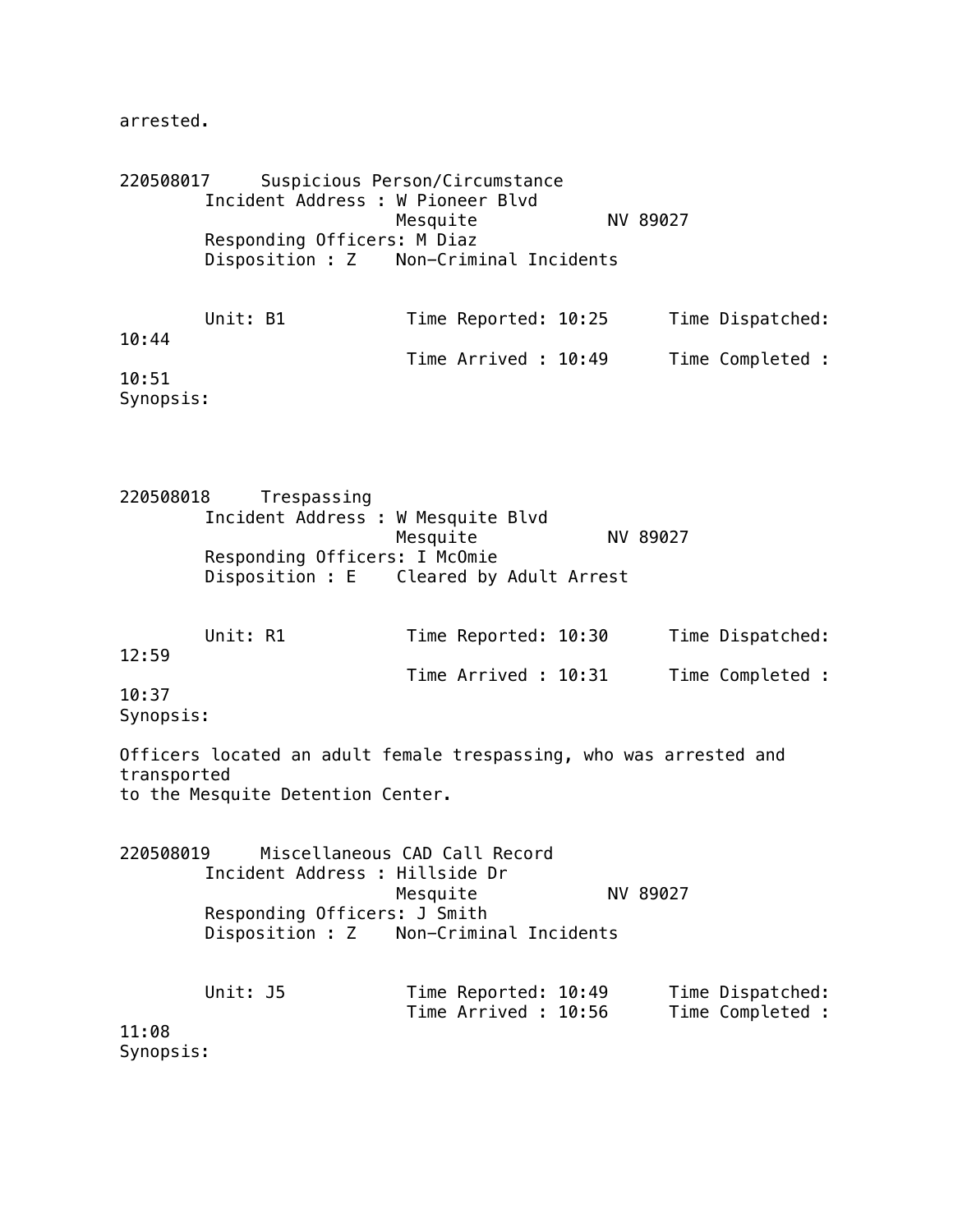220508020 Alarm Incident Address : W Pioneer Blvd Mesquite NV 89027 Responding Officers: M Diaz Disposition : Z Non-Criminal Incidents Unit: B1 Time Reported: 11:06 Time Dispatched: 11:08 Time Arrived : 11:11 Time Completed : 11:20 Synopsis:

220508021 Suspicious/Veh Incident Address : El Dorado Rd Mesquite NV 89027 Responding Officers: M Diaz Disposition : Z Non-Criminal Incidents

| Unit: B1  | Time Reported: 11:59 | Time Dispatched: |
|-----------|----------------------|------------------|
| 12:31     |                      |                  |
|           | Time Arrived : 11:59 | Time Completed : |
| 12:22     |                      |                  |
| Synopsis: |                      |                  |

| 220508022 |          | Unknown Problem<br>Incident Address : Chalet Dr                               | Mesquite |                      | NV 89027 |                  |
|-----------|----------|-------------------------------------------------------------------------------|----------|----------------------|----------|------------------|
|           |          | Responding Officers: S Ruth, M Diaz<br>Disposition : Z Non-Criminal Incidents |          |                      |          |                  |
| 12:22     | Unit: B1 |                                                                               |          | Time Reported: 12:19 |          | Time Dispatched: |
| 12:31     |          |                                                                               |          | Time Arrived: 12:26  |          | Time Completed : |
| 12:24     | Unit: C1 |                                                                               |          | Time Reported: 12:19 |          | Time Dispatched: |
| 12:30     |          |                                                                               |          | Time Arrived :       |          | Time Completed : |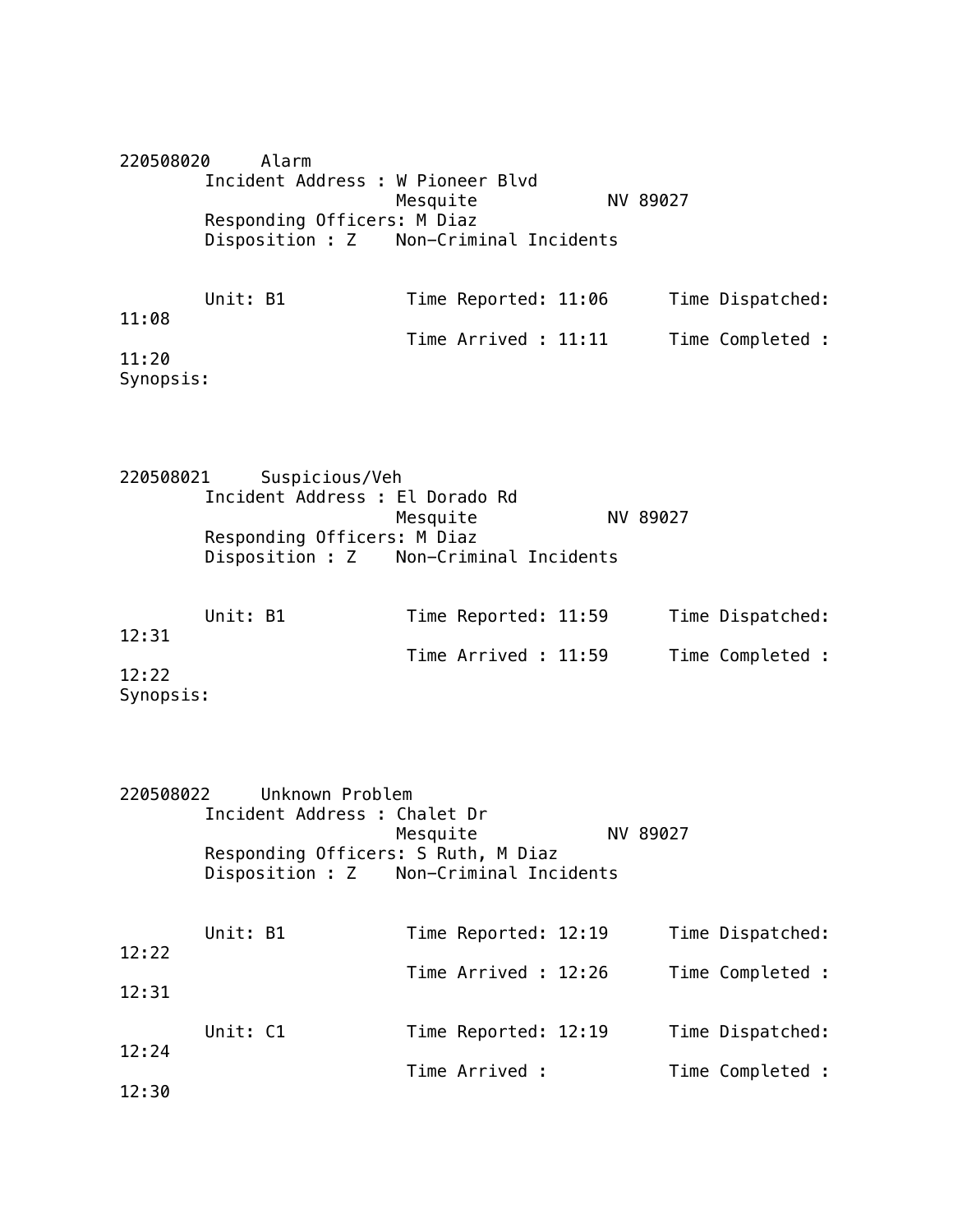Synopsis:

| 220508023          |          | Alarm                                                                          |          |                      |          |                  |
|--------------------|----------|--------------------------------------------------------------------------------|----------|----------------------|----------|------------------|
|                    |          | Incident Address : LaScala Dr                                                  | Mesquite |                      | NV 89027 |                  |
|                    |          | Responding Officers: S Ruth, J Stout<br>Disposition : Z Non-Criminal Incidents |          |                      |          |                  |
| 14:27              | Unit: C1 |                                                                                |          | Time Reported: 14:24 |          | Time Dispatched: |
|                    |          |                                                                                |          | Time Arrived: 14:30  |          | Time Completed : |
| 14:31              |          |                                                                                |          |                      |          |                  |
| 14:27              | Unit: S2 |                                                                                |          | Time Reported: 14:24 |          | Time Dispatched: |
|                    |          |                                                                                |          | Time Arrived : 14:31 |          | Time Completed : |
| 14:31<br>Synopsis: |          |                                                                                |          |                      |          |                  |

220508024 Miscellaneous CAD Call Record Incident Address : E OLD MILL Rd & N SANDHILL Blvd Mesquite Responding Officers: S Ruth Disposition : Z Non-Criminal Incidents

| Unit: C1 | Time Reported: 14:37 | Time Dispatched: |
|----------|----------------------|------------------|
|          | Time Arrived : 14:38 | Time Completed : |

14:40 Synopsis:

220508025 Agency Assistance Incident Address : E MESQUITE Blvd & N DAIRY Ln Mesquite NV 89027 Responding Officers: M Diaz, I McOmie Disposition : Z Non-Criminal Incidents

|       | Unit: B1 | Time Reported: 14:37 | Time Dispatched: |
|-------|----------|----------------------|------------------|
| 14:39 |          |                      |                  |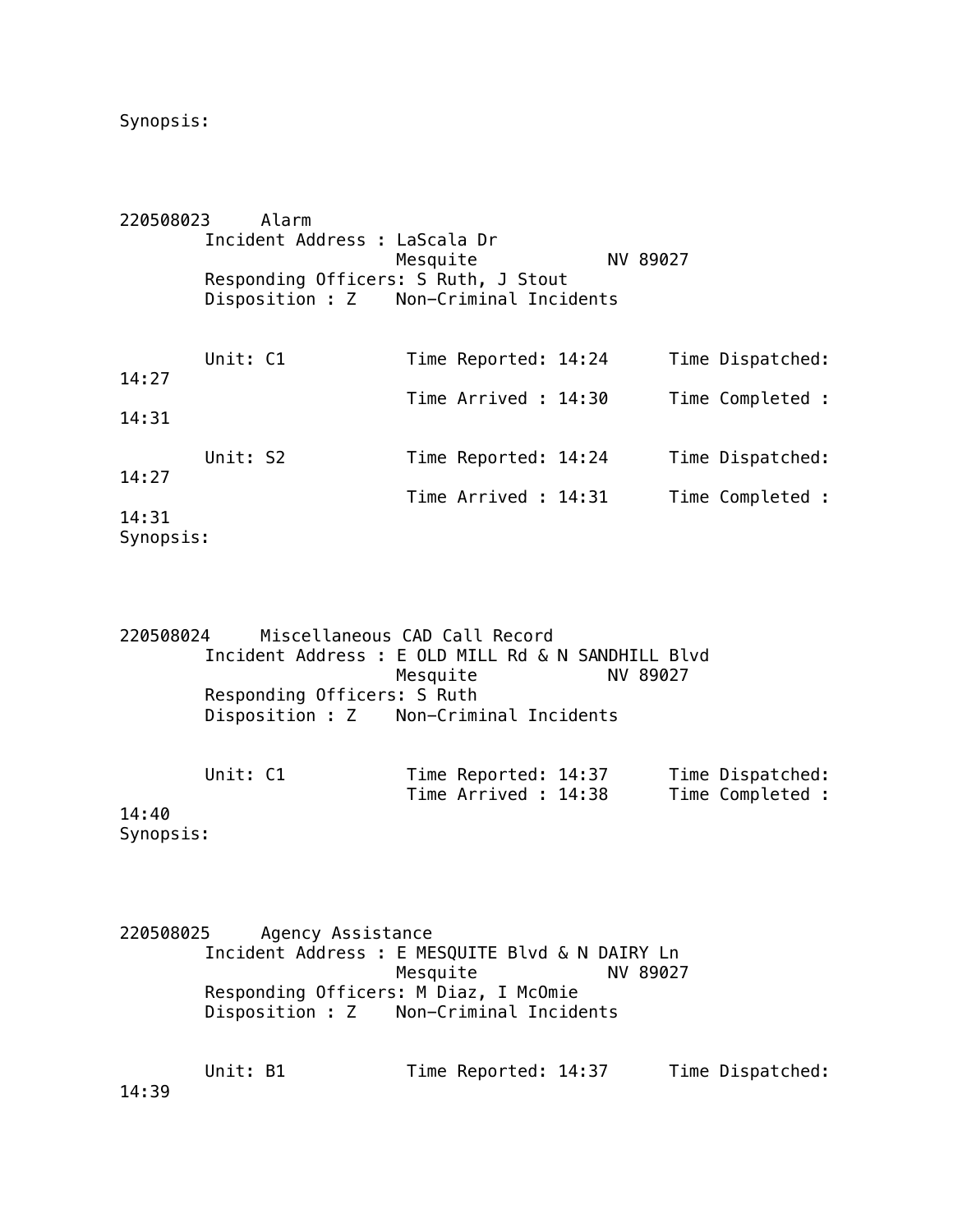| 14:55              |                                                                                      | Time Arrived : 14:47                               | Time Completed :                                                       |
|--------------------|--------------------------------------------------------------------------------------|----------------------------------------------------|------------------------------------------------------------------------|
| 14:39              | Unit: R1                                                                             | Time Reported: 14:37                               | Time Dispatched:                                                       |
|                    |                                                                                      | Time Arrived : 14:43                               | Time Completed :                                                       |
| 14:54<br>Synopsis: |                                                                                      |                                                    |                                                                        |
| 220508026          | Suspicious/Veh<br>Incident Address : E FIRST NORTH ST<br>Responding Officers: M Diaz | Mesquite<br>Disposition : Z Non-Criminal Incidents | NV 89027                                                               |
| 15:10              | Unit: B1                                                                             | Time Reported: 14:58                               | Time Dispatched:                                                       |
|                    |                                                                                      | Time Arrived: 15:04                                | Time Completed :                                                       |
| 15:14<br>Synopsis: |                                                                                      |                                                    |                                                                        |
| city<br>code.      |                                                                                      |                                                    | Officers towed an abandoned and unregistered vehicle that had violated |
| 220508027          | Alarm<br>Incident Address : W Mesquite Blvd<br>Responding Officers: M Diaz, I McOmie | Mesquite<br>Disposition : Z Non-Criminal Incidents | NV 89027                                                               |
|                    | Unit: B1                                                                             | Time Reported: 15:11                               | Time Dispatched:                                                       |
| 15:14              |                                                                                      | Time Arrived :                                     | Time Completed :                                                       |
| 15:15              |                                                                                      |                                                    |                                                                        |
| 15:14              | Unit: R1                                                                             | Time Reported: 15:11                               | Time Dispatched:                                                       |
|                    |                                                                                      | Time Arrived :                                     | Time Completed :                                                       |
| 15:16<br>Synopsis: |                                                                                      |                                                    |                                                                        |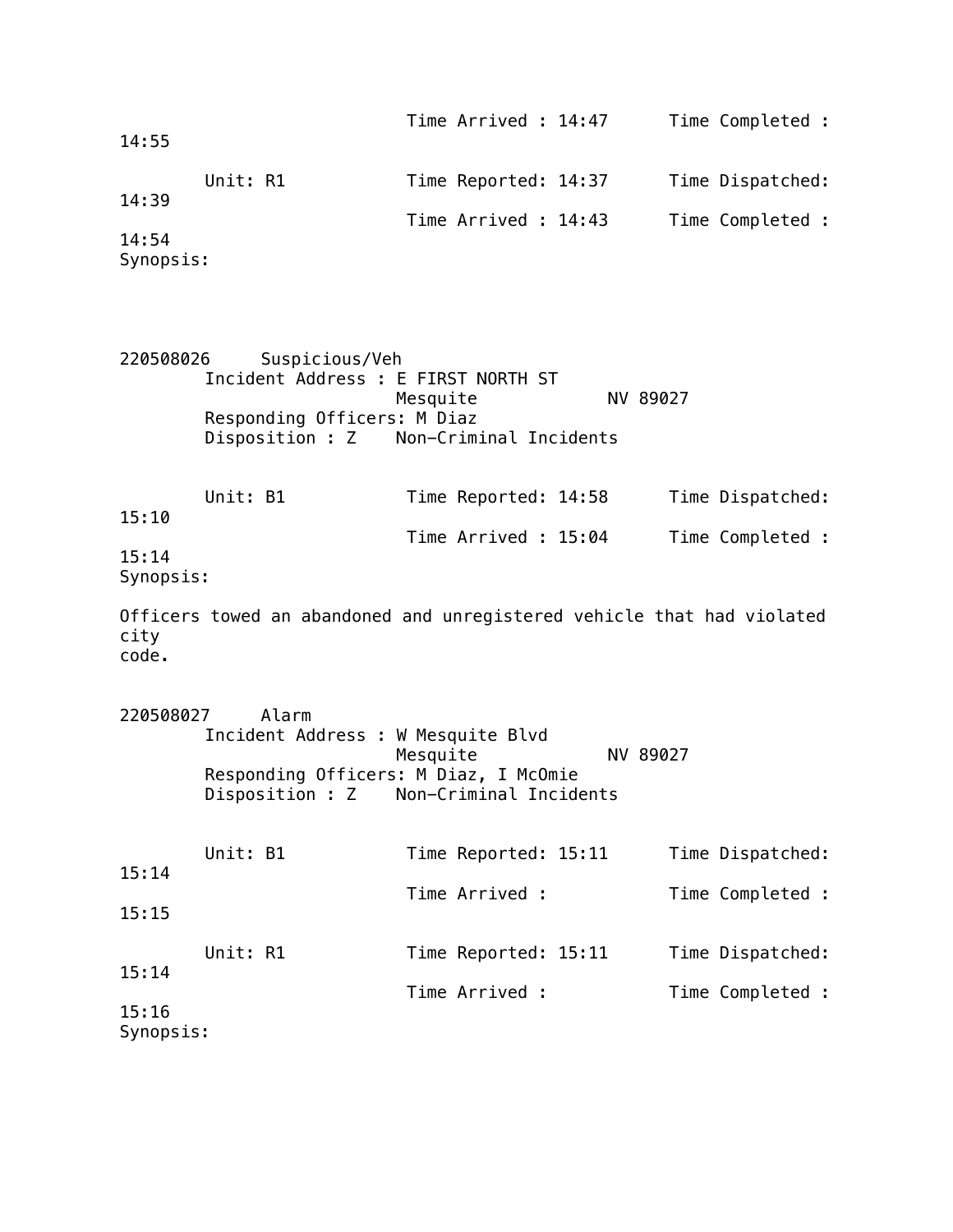220508028 Alarm Incident Address : W Mesquite Blvd Mesquite NV 89027 Responding Officers: CANCELLED Disposition : Z Non-Criminal Incidents

|           | Unit: CANCELLED | Time Reported: 15:57 | Time Dispatched: |
|-----------|-----------------|----------------------|------------------|
| 16:01     |                 | Time Arrived :       | Time Completed : |
| 16:01     |                 |                      |                  |
| Synopsis: |                 |                      |                  |

| 220508029 |             | Fire                                                                      |          |                        |          |                  |
|-----------|-------------|---------------------------------------------------------------------------|----------|------------------------|----------|------------------|
|           |             | Incident Address : Valley View Dr                                         |          |                        |          |                  |
|           |             | Responding Officers: S Ruth, M Diaz, J Stout, I McOmie<br>Disposition : Z | Mesquite | Non-Criminal Incidents | NV 89027 |                  |
| 16:31     | Unit: B1    |                                                                           |          | Time Reported: 16:29   |          | Time Dispatched: |
|           |             |                                                                           |          | Time Arrived: 16:35    |          | Time Completed : |
| 16:53     |             |                                                                           |          |                        |          |                  |
| 16:31     | Unit: C1    |                                                                           |          | Time Reported: 16:29   |          | Time Dispatched: |
|           |             |                                                                           |          | Time Arrived: 16:35    |          | Time Completed : |
| 16:55     |             |                                                                           |          |                        |          |                  |
| 16:33     |             | Unit: ENG11                                                               |          | Time Reported: 16:29   |          | Time Dispatched: |
|           |             |                                                                           |          | Time Arrived : 16:41   |          | Time Completed : |
| 17:21     |             |                                                                           |          |                        |          |                  |
| 16:34     |             | Unit: ENG31                                                               |          | Time Reported: 16:29   |          | Time Dispatched: |
|           |             |                                                                           |          | Time Arrived: 16:41    |          | Time Completed : |
| 17:21     |             |                                                                           |          |                        |          |                  |
| 16:31     | Unit: R1    |                                                                           |          | Time Reported: 16:29   |          | Time Dispatched: |
|           |             |                                                                           |          | Time Arrived: 16:35    |          | Time Completed : |
| 16:55     |             |                                                                           |          |                        |          |                  |
|           | Unit: RES11 |                                                                           |          | Time Reported: 16:29   |          | Time Dispatched: |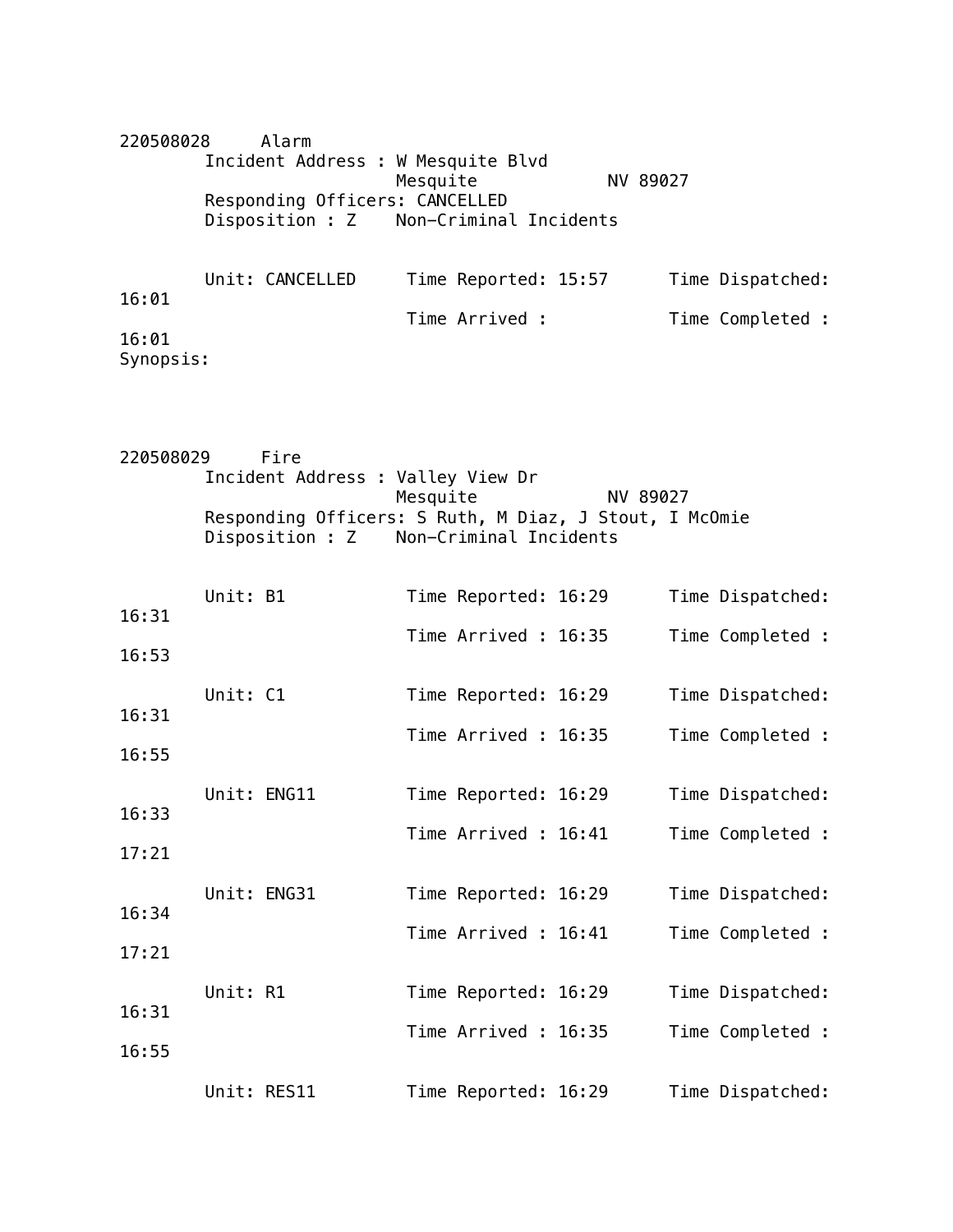| 17:21              |          | Time Arrived : 16:37 | Time Completed : |
|--------------------|----------|----------------------|------------------|
| 16:31              | Unit: S2 | Time Reported: 16:29 | Time Dispatched: |
|                    |          | Time Arrived : 16:35 | Time Completed : |
| 16:55<br>Synopsis: |          |                      |                  |

22ACO1399 Feed Animals @ ACO Shelter Incident Address : Hardy Way Mesquite NV 89027 Responding Officers: A Guardado Disposition : Z Non-Criminal Incidents

Unit: H4 Time Reported: 06:37 Time Dispatched: Time Arrived : 06:37 Time Completed : 06:38 Synopsis:

22ACO1400 Feed Animals @ ACO Shelter Incident Address : Hardy Way Mesquite NV 89027 Responding Officers: E Andrade Disposition : Z Non-Criminal Incidents

| Unit: H3 | Time Reported: 06:42 | Time Dispatched: |
|----------|----------------------|------------------|
|          | Time Arrived : 06:42 | Time Completed : |

06:42 Synopsis:

22ACO1401 Dead animal pick up Incident Address : OXBOW Bnd & HAYRIDE Trl Mesquite NV 89027 Responding Officers: E Andrade Disposition : A Active

Unit: H3 Time Reported: 07:00 Time Dispatched: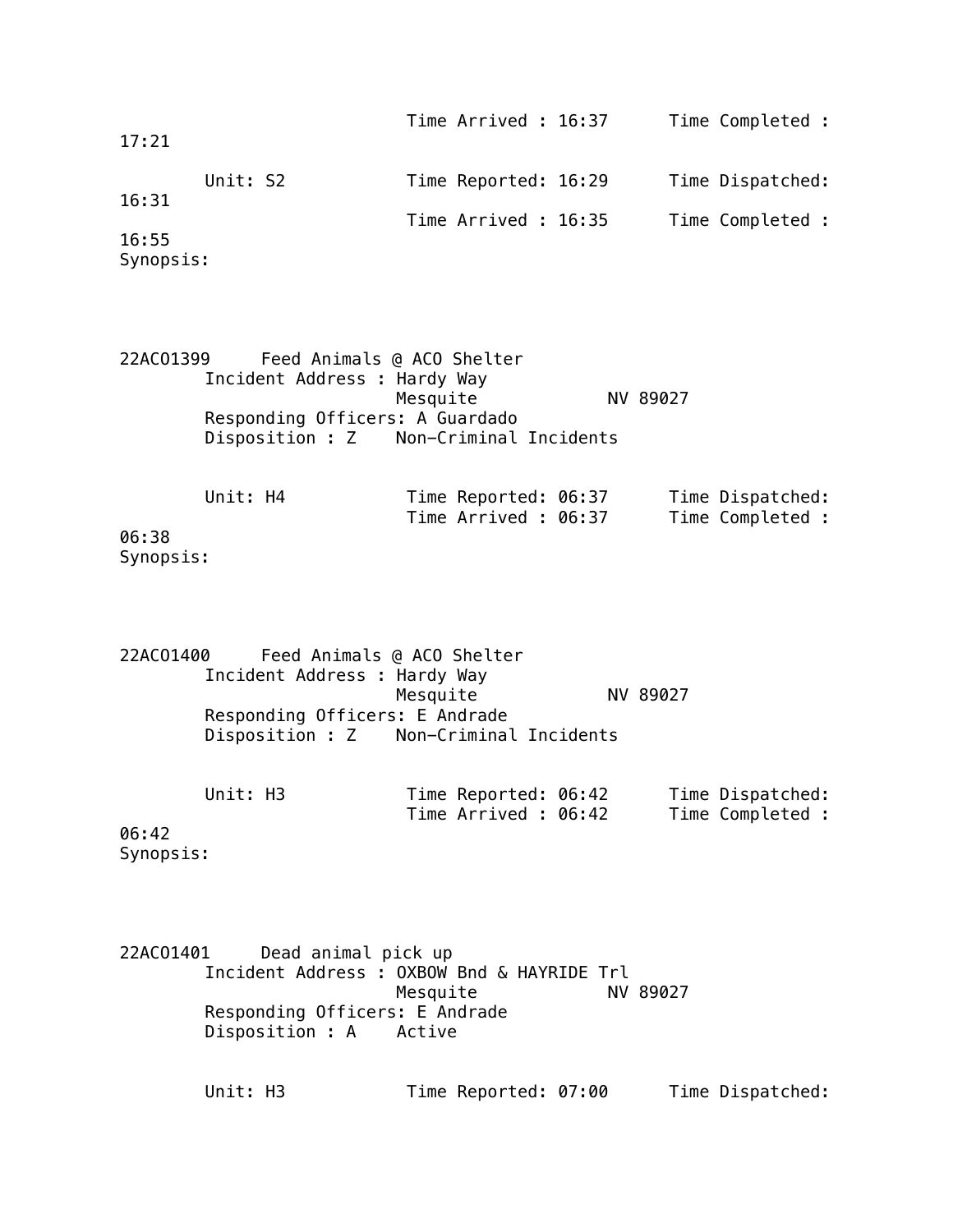Time Arrived : 07:00 Time Completed :

07:00 Synopsis:

22ACO1402 Animal complaint Incident Address : W Mesquite Blvd Mesquite NV 89027 Responding Officers: E Andrade Disposition : Z Non-Criminal Incidents Unit: H3 Time Reported: 08:26 Time Dispatched:

08:31 Time Arrived : 08:34 Time Completed : 08:49 Synopsis:

22ACO1403 Vaccination of Animal Incident Address : Hardy Way Mesquite NV 89027 Responding Officers: A Guardado Disposition : Z Non-Criminal Incidents

Unit: H4 Time Reported: 09:51 Time Dispatched: Time Arrived : 09:51 Time Completed : 09:53 Synopsis:

22ACO1404 Vaccination of Animal Incident Address : Hardy Way Mesquite NV 89027 Responding Officers: A Guardado Disposition : Z Non-Criminal Incidents

|       | Unit: H4 | Time Reported: 09:53 |  | Time Dispatched: |
|-------|----------|----------------------|--|------------------|
|       |          | Time Arrived : 09:53 |  | Time Completed : |
| 09:54 |          |                      |  |                  |

Synopsis: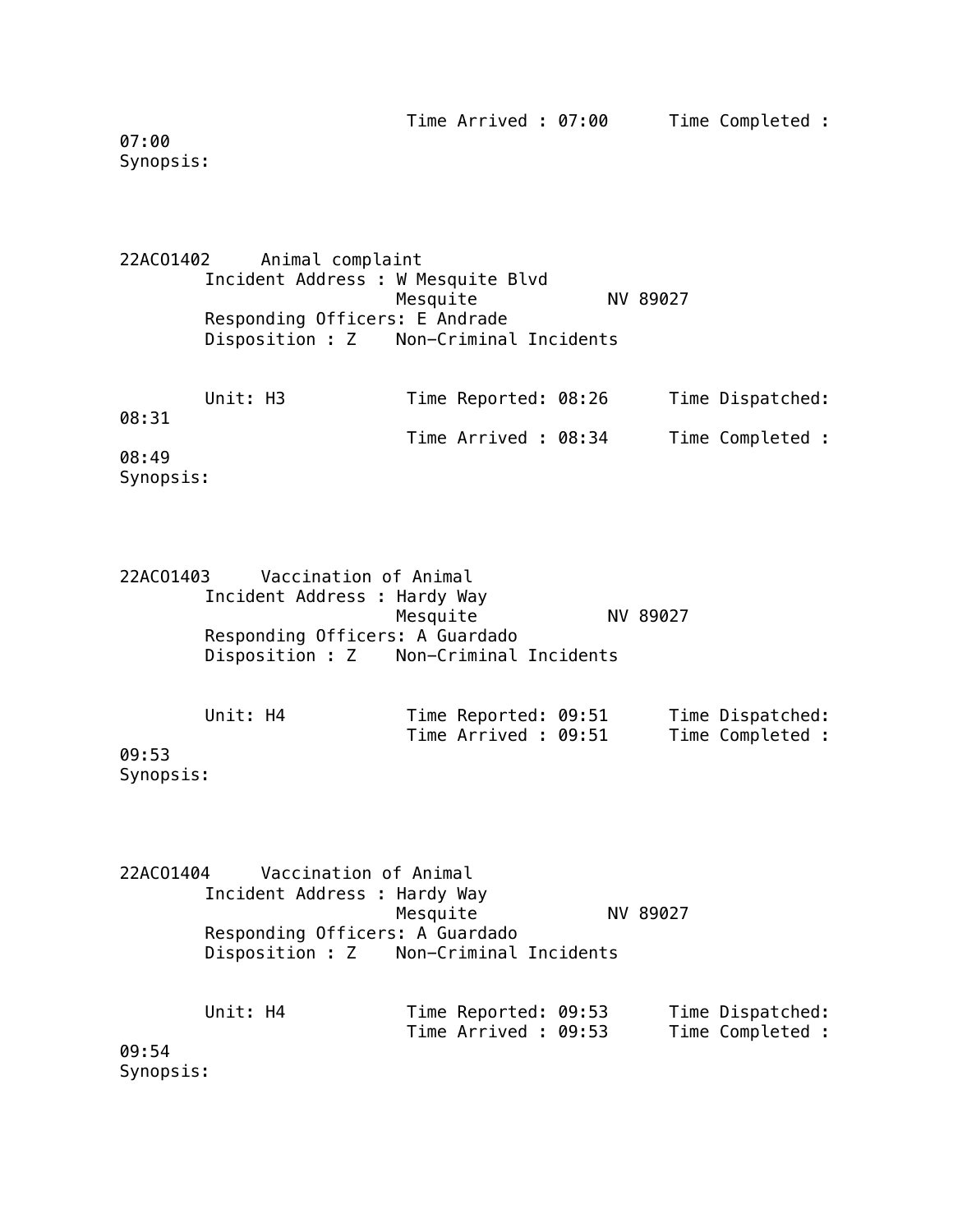22ACO1405 Vaccination of Animal Incident Address : Hardy Way Mesquite NV 89027 Responding Officers: A Guardado Disposition : Z Non-Criminal Incidents Unit: H4 Time Reported: 09:54 Time Dispatched: Time Arrived : 09:54 Time Completed : 09:55

Synopsis:

22ACO1406 Animal Pickup Incident Address : Aztec Circle Unit 10C Mesquite Responding Officers: E Andrade Disposition : Z Non-Criminal Incidents

| Unit: H3 | Time Reported: 10:51 | Time Dispatched: |
|----------|----------------------|------------------|
|          | Time Arrived : 10:51 | Time Completed : |

10:52 Synopsis:

22ACO1407 Animal complaint Incident Address : W Hafen Ln Mesquite NV 89027 Responding Officers: Walter Dalton Disposition : Z Non-Criminal Incidents

| Unit: H2  | Time Reported: 22:21 |  | Time Dispatched: |
|-----------|----------------------|--|------------------|
| 22:22     | Time Arrived : 22:38 |  | Time Completed : |
| 23:02     |                      |  |                  |
| Synopsis: |                      |  |                  |

22ACO1408 Animal Shelter Cleaning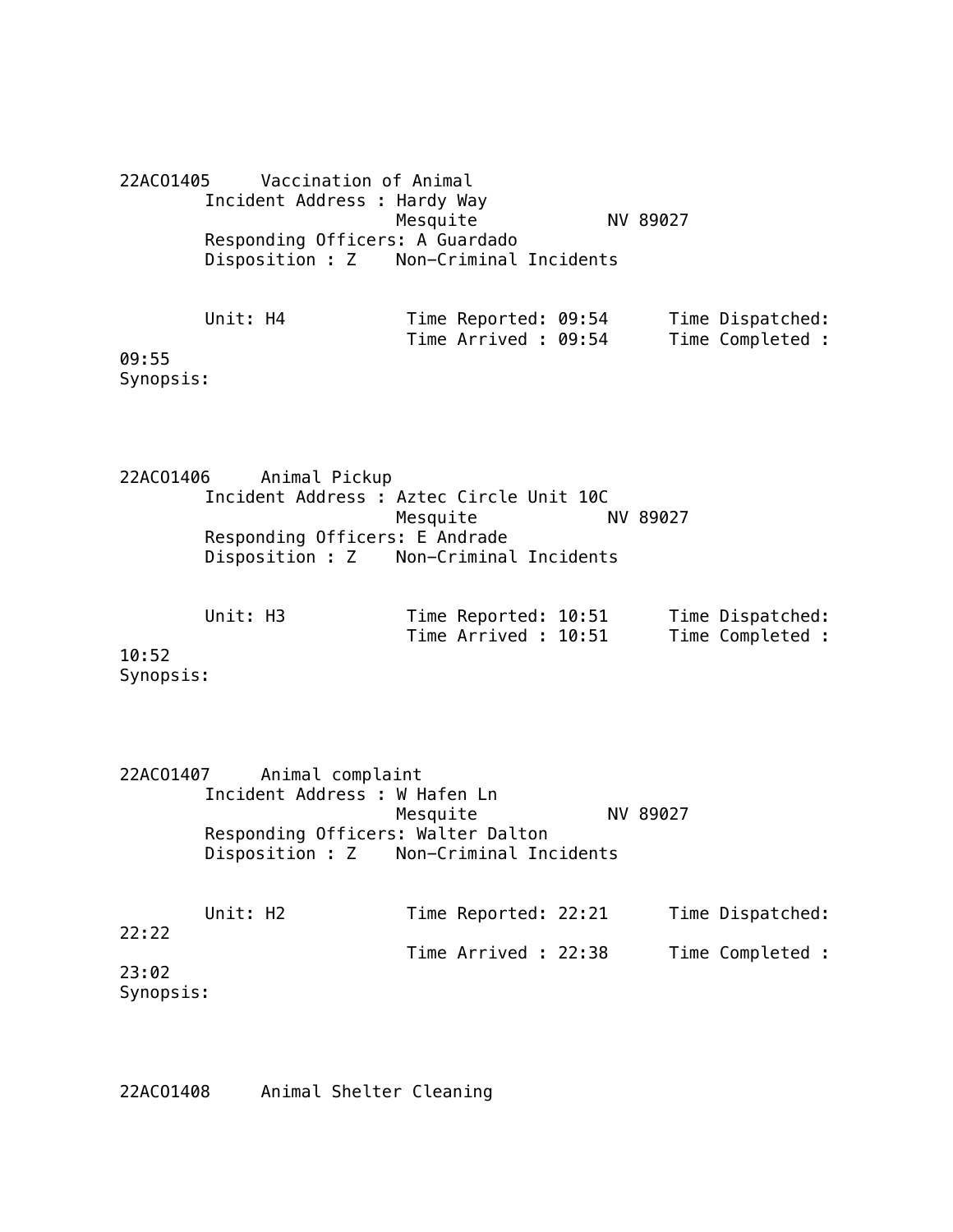Incident Address : Hardy Way Mesquite NV 89027 Responding Officers: A Guardado Disposition : Z Non-Criminal Incidents Unit: H4 Time Reported: 05:50 Time Dispatched: Time Arrived : 05:50 Time Completed : 07:01 Synopsis:

22ACO1409 Animal Shelter Cleaning Incident Address : Hardy Way Mesquite NV 89027 Responding Officers: E Andrade Disposition : Z Non-Criminal Incidents

Unit: H3 Time Reported: 05:56 Time Dispatched:<br>Time Arrived: 05:56 Time Completed: Time Arrived : 05:56 07:00

Synopsis:

22ACO1410 Feed Animals @ ACO Shelter Incident Address : Hardy Way Mesquite NV 89027 Responding Officers: E Andrade Disposition : Z Non-Criminal Incidents

| Unit: H3 | Time Reported: 07:00 | Time Dispatched: |
|----------|----------------------|------------------|
|          | Time Arrived : 07:00 | Time Completed : |

07:00 Synopsis:

22ACO1411 Feed Animals @ ACO Shelter Incident Address : Hardy Way Mesquite NV 89027 Responding Officers: A Guardado Disposition : Z Non-Criminal Incidents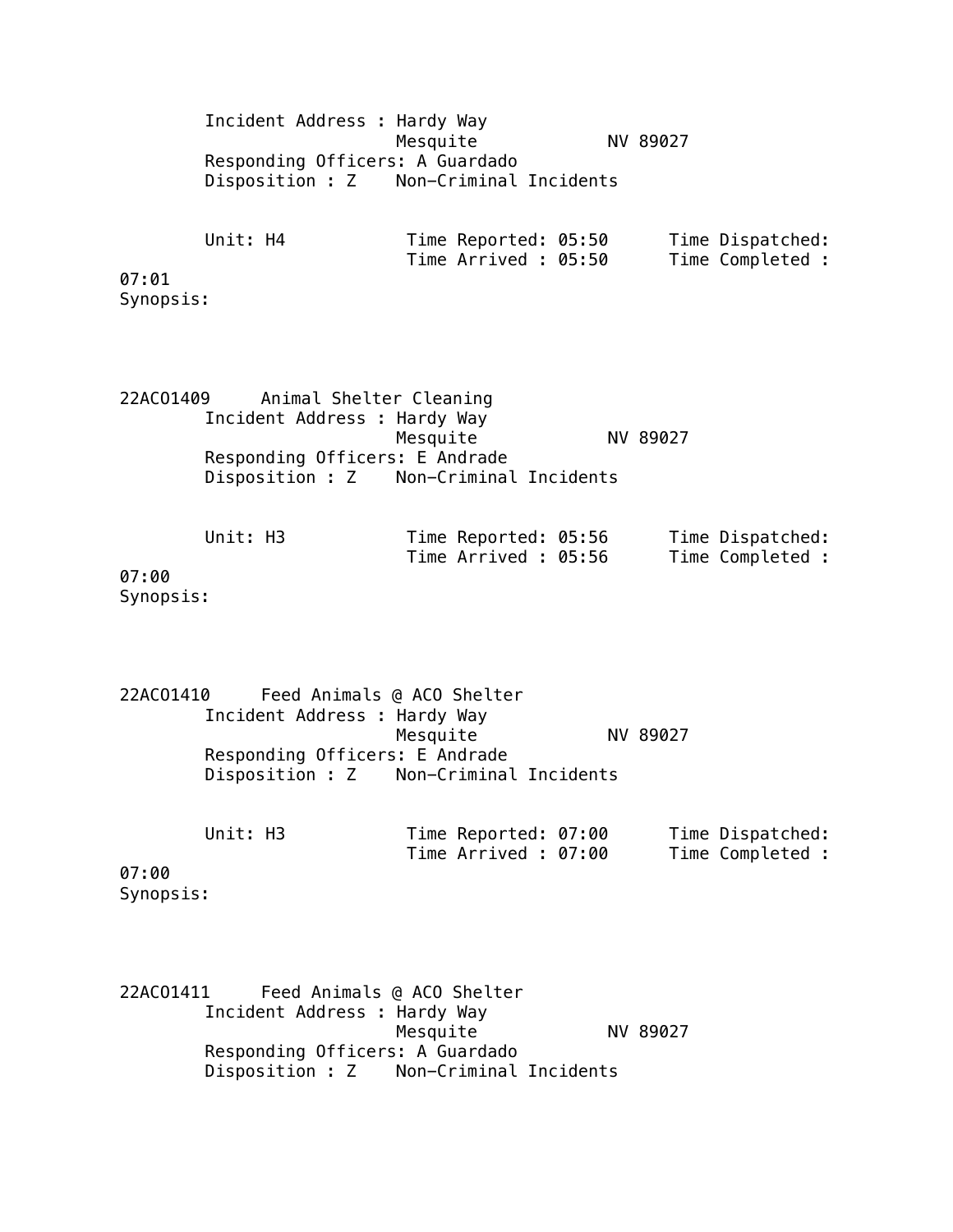| Unit: H4 | Time Reported: 07:02 | Time Dispatched: |
|----------|----------------------|------------------|
|          | Time Arrived : 07:02 | Time Completed : |

07:02 Synopsis:

22ACO1412 Animal Medical Event Incident Address : Hardy Way Mesquite NV 89027 Responding Officers: A Guardado Disposition : Z Non-Criminal Incidents

| Unit: H4                                                                              |  | Time Reported: 07:04<br>Time Arrived : 07:04 |  | Time Dispatched: |  |
|---------------------------------------------------------------------------------------|--|----------------------------------------------|--|------------------|--|
|                                                                                       |  |                                              |  | Time Completed : |  |
| 07:04                                                                                 |  |                                              |  |                  |  |
| $\mathcal{C}$ and $\mathcal{C}$ are $\mathcal{C}$ and $\mathcal{C}$ are $\mathcal{C}$ |  |                                              |  |                  |  |

Synopsis:

| 22AC01413 Animal Noise     |                                |          |
|----------------------------|--------------------------------|----------|
| Incident Address : Gean St |                                |          |
|                            | Mesquite                       | NV 89027 |
|                            | Responding Officers: E Andrade |          |
| Disposition : A Active     |                                |          |
|                            |                                |          |

|        | Unit: H3 |  | Time Reported: 10:00 |  | Time Dispatched: |  |
|--------|----------|--|----------------------|--|------------------|--|
|        |          |  | Time Arrived : 10:00 |  | Time Completed : |  |
| 10:04  |          |  |                      |  |                  |  |
| $\sim$ |          |  |                      |  |                  |  |

Synopsis:

| 22AC01414 | Animal Pickup |                                        |          |                  |
|-----------|---------------|----------------------------------------|----------|------------------|
|           |               | Incident Address : E Pioneer Blvd      |          |                  |
|           |               | Mesquite                               | NV 89027 |                  |
|           |               | Responding Officers: E Andrade         |          |                  |
|           |               | Disposition : Z Non-Criminal Incidents |          |                  |
|           |               |                                        |          |                  |
|           | Unit: H3      | Time Reported: 12:33                   |          | Time Dispatched: |
| 12:35     |               |                                        |          |                  |
|           |               | Time Arrived: 12:43                    |          | Time Completed : |
| 12:48     |               |                                        |          |                  |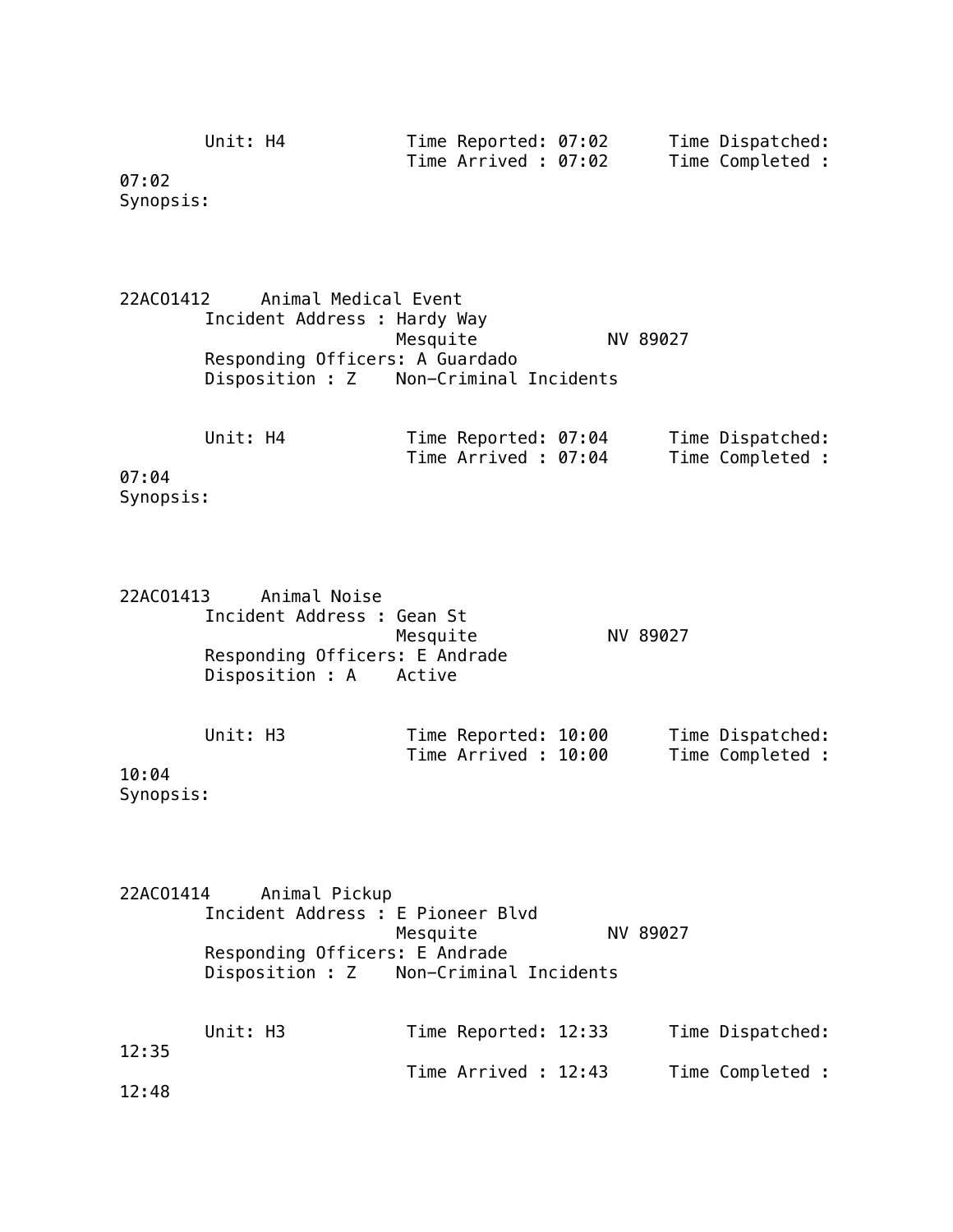Synopsis:

22ACO1415 Animal Bailed Out Incident Address : Hardy Way Mesquite NV 89027 Responding Officers: A Guardado Disposition : Z Non-Criminal Incidents

Unit: H4 Time Reported: 13:53 Time Dispatched: Time Arrived : 13:53 Time Completed : 13:55

Synopsis:

22ACO1416 Animal Medical Event Incident Address : Hardy Way Mesquite NV 89027 Responding Officers: A Guardado Disposition : Z Non-Criminal Incidents

|       | Unit: H4 | Time Reported: 14:47 |  | Time Dispatched: |  |
|-------|----------|----------------------|--|------------------|--|
|       |          | Time Arrived : 14:47 |  | Time Completed : |  |
| 14:48 |          |                      |  |                  |  |

Synopsis:

22MCC1631 Dispatch (non LEO) Incident Incident Address : FALCON RIDGE Pkwy Mesquite NV 89034 Responding Officers: E Mejia Disposition : Z Non-Criminal Incidents

|                                    | Unit: 6218 | Time Reported: 06:01 |  | Time Dispatched: |  |
|------------------------------------|------------|----------------------|--|------------------|--|
|                                    |            | Time Arrived :       |  | Time Completed : |  |
| 06:08                              |            |                      |  |                  |  |
| $\mathcal{C}$ and a set of the set |            |                      |  |                  |  |

Synopsis: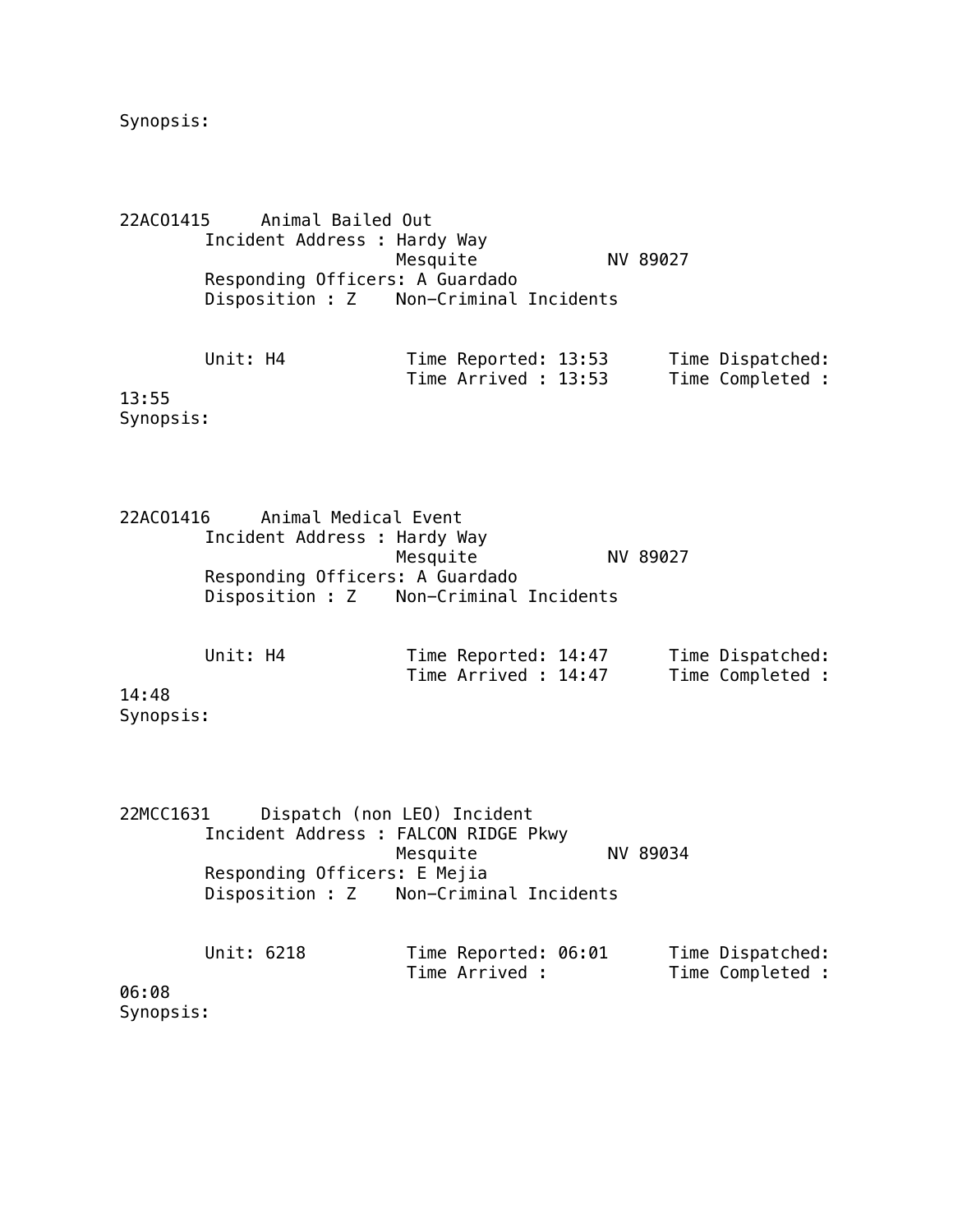| 22MCC1632                                |            | Dispatch (non LEO) Incident<br>Incident Address : Mayan Cir<br>Responding Officers: L Todd<br>Disposition : Z Non-Criminal Incidents      | Mesquite |                                              | NV 89027 |                                      |
|------------------------------------------|------------|-------------------------------------------------------------------------------------------------------------------------------------------|----------|----------------------------------------------|----------|--------------------------------------|
| 08:48<br>Synopsis:                       | Unit: 6150 |                                                                                                                                           |          | Time Reported: 08:45<br>Time Arrived: 08:47  |          | Time Dispatched:<br>Time Completed : |
| 22MCC1633<br>12:16<br>Synopsis:          | Unit: 6150 | None LEO Incident<br>Incident Address : Mayan Cir<br>Responding Officers: L Todd<br>Disposition : Z Non-Criminal Incidents                | Mesquite | Time Reported: 11:21<br>Time Arrived : 11:22 | NV 89027 | Time Dispatched:<br>Time Completed : |
| 22MCC1634<br>13:30<br>13:30<br>Synopsis: | Unit: 6218 | Dispatch (non LEO) Incident<br>Incident Address : W Old Mill Rd<br>Responding Officers: E Mejia<br>Disposition : Z Non-Criminal Incidents | Mesquite | Time Reported: 13:13<br>Time Arrived :       | NV 89027 | Time Dispatched:<br>Time Completed : |

22MCC1635 Safe Cell Hold Jail Incident Address : Hillside Dr Mesquite NV 89027 Responding Officers: H Rodriguez, C Empey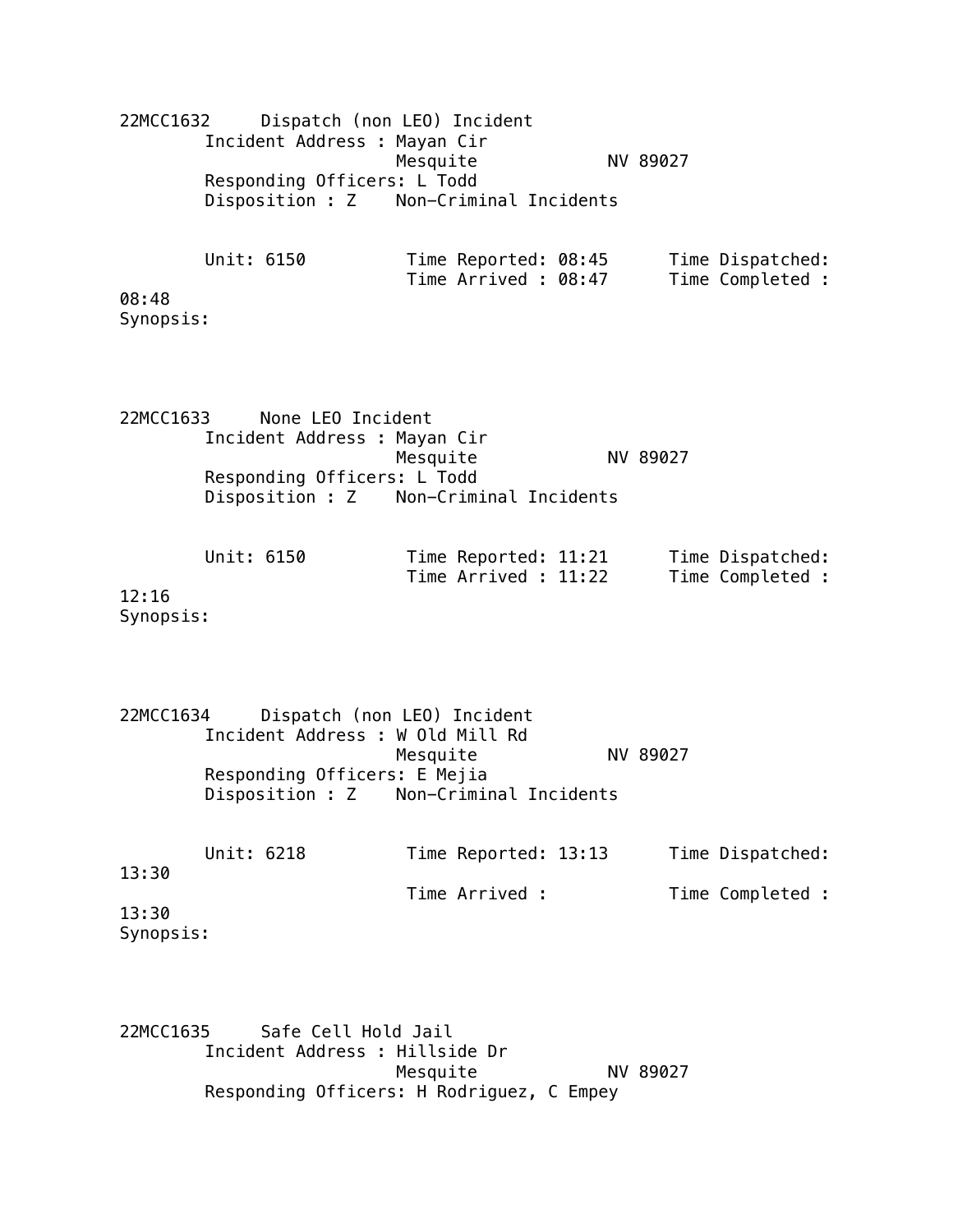|          | Active |                                                                                              |                                      |
|----------|--------|----------------------------------------------------------------------------------------------|--------------------------------------|
| Unit: J4 |        |                                                                                              | Time Dispatched:<br>Time Completed : |
| Unit: J7 |        |                                                                                              | Time Dispatched:<br>Time Completed : |
|          |        | Time Reported: 16:25<br>Time Arrived : 19:51<br>Time Reported: 16:25<br>Time Arrived : 16:27 |                                      |

| None LEO Incident<br>22MCC1636         |          |
|----------------------------------------|----------|
| Incident Address : Mayan Cir           |          |
| Mesquite                               | NV 89027 |
| Responding Officers: L Todd            |          |
| Disposition : Z Non-Criminal Incidents |          |
|                                        |          |

| Unit: 6150 | Time Reported: 16:56 | Time Dispatched: |
|------------|----------------------|------------------|
|            | Time Arrived : 16:56 | Time Completed : |

17:06 Synopsis:

22MCC1637 Dispatch (non LEO) Incident Incident Address : Highland Dr Mesquite NV 89027 Responding Officers: M Jensen Disposition : Z Non-Criminal Incidents

|       | Unit: 6166 | Time Reported: 19:02 |  | Time Dispatched: |  |
|-------|------------|----------------------|--|------------------|--|
|       |            | Time Arrived : 19:04 |  | Time Completed : |  |
| 19:04 |            |                      |  |                  |  |

Synopsis:

22MCC1638 Dispatch (non LEO) Incident Incident Address : Mayan Cir NV 89027 Responding Officers: C Roberts Disposition : Z Non-Criminal Incidents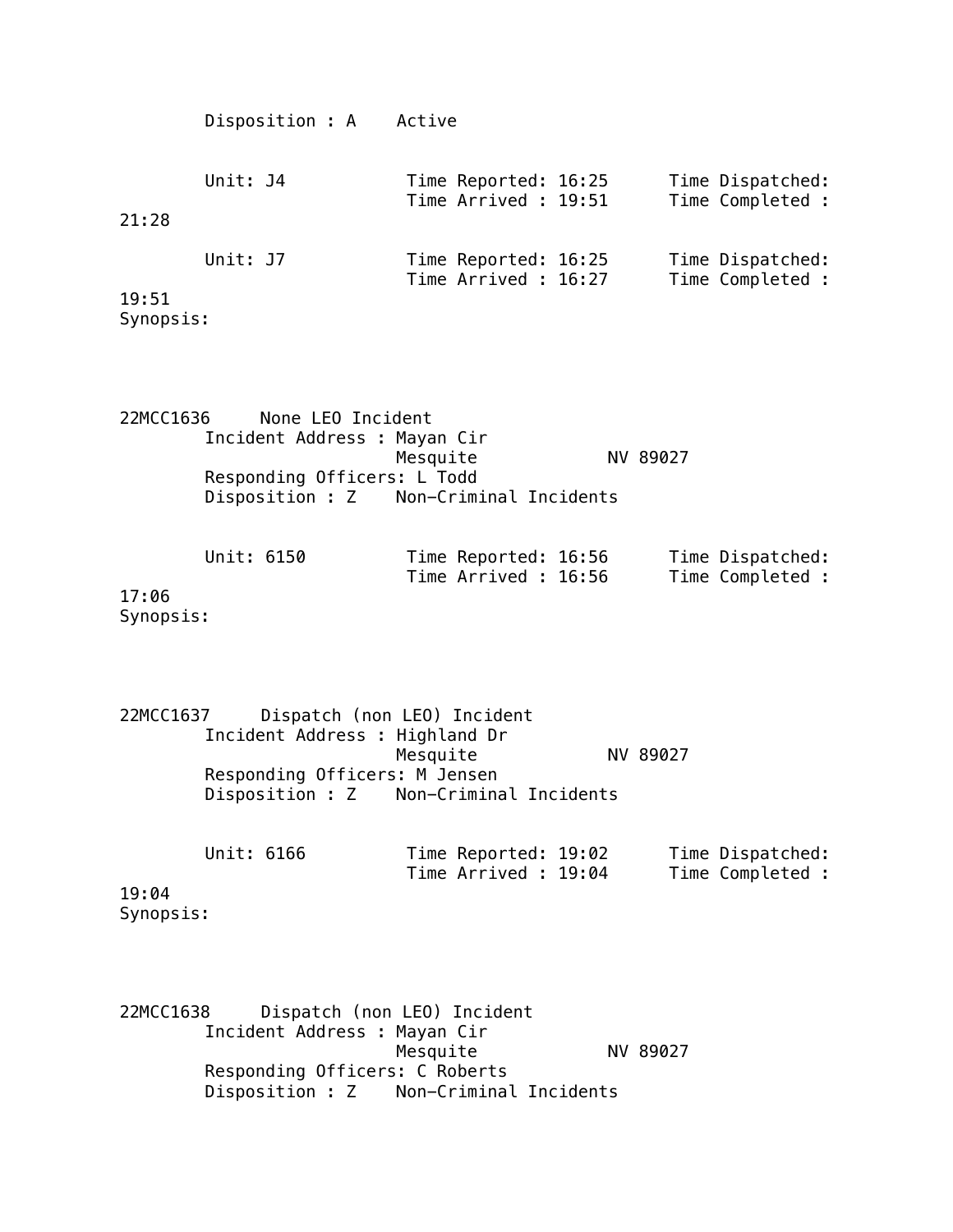|           | Unit: 6195 | Time Reported: 08:14 | Time Dispatched: |
|-----------|------------|----------------------|------------------|
| 08:14     |            |                      |                  |
|           |            | Time Arrived :       | Time Completed : |
| 08:14     |            |                      |                  |
| Synopsis: |            |                      |                  |

22MCC1639 None LEO Incident Incident Address : Mayan Cir Mesquite NV 89027 Responding Officers: E Mejia Disposition : Z Non-Criminal Incidents

Unit: 6218 Time Reported: 09:30 Time Dispatched:<br>Time Arrived: 09:31 Time Completed: Time Arrived : 09:31 09:40 Synopsis:

| 22MCC1640 | None LEO Incident                      |          |          |  |
|-----------|----------------------------------------|----------|----------|--|
|           | Incident Address : Mayan Cir           |          |          |  |
|           |                                        | Mesquite | NV 89027 |  |
|           | Responding Officers: C Roberts         |          |          |  |
|           | Disposition : Z Non-Criminal Incidents |          |          |  |
|           |                                        |          |          |  |
|           |                                        |          |          |  |
|           |                                        |          |          |  |

|    | Unit: 6195 |  | Time Reported: 10:41 |  | Time Dispatched: |
|----|------------|--|----------------------|--|------------------|
|    |            |  | Time Arrived : 10:41 |  | Time Completed : |
| Ω1 |            |  |                      |  |                  |

11:01 Synopsis:

22MCC1641 Dispatch (non LEO) Incident Incident Address : Mayan Cir Mesquite NV 89027 Responding Officers: C Roberts Disposition : Z Non-Criminal Incidents

Unit: 6195 Time Reported: 11:18 Time Dispatched: 11:25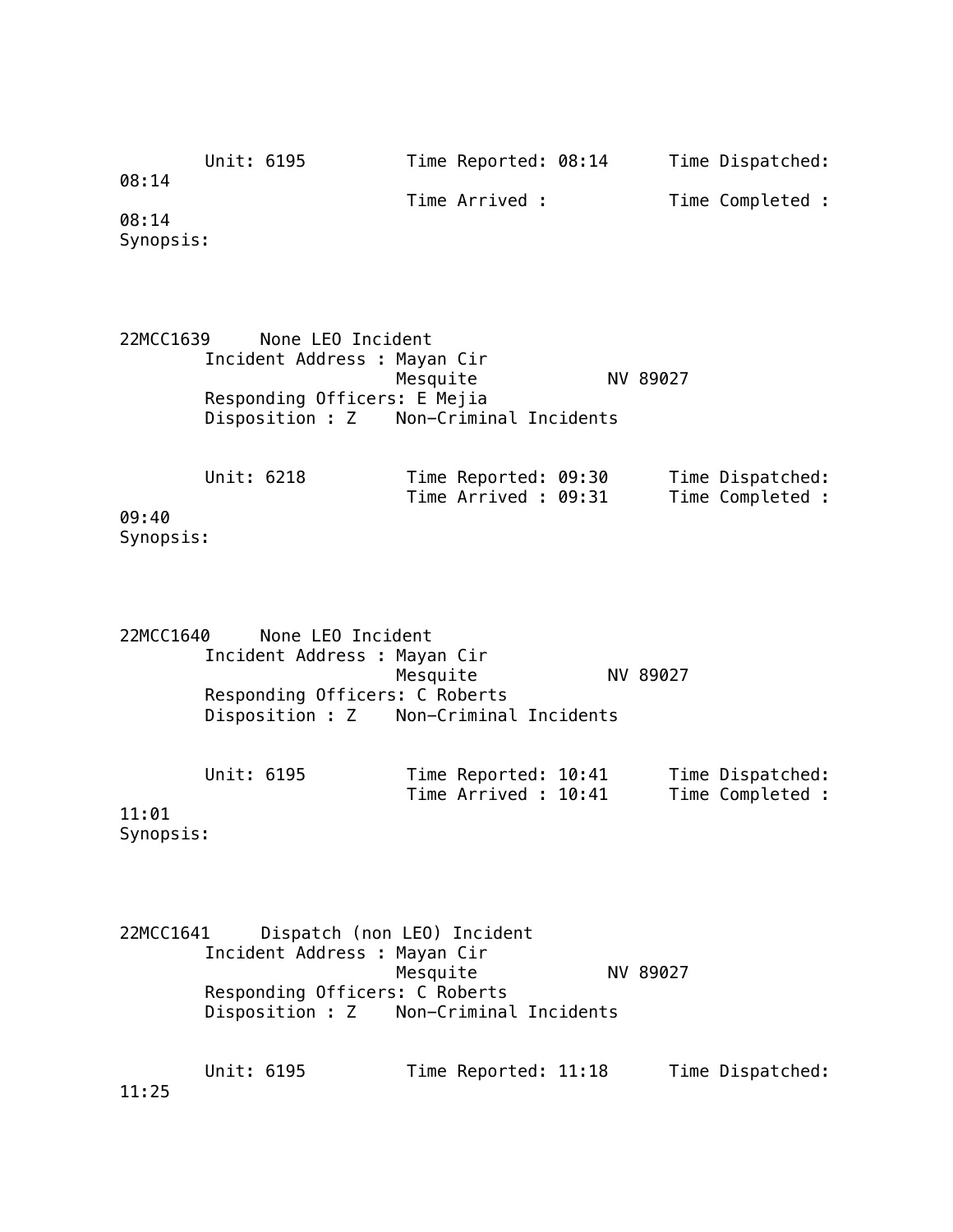Time Arrived : Time Completed :

11:25 Synopsis:

22MCC1642 None LEO Incident Incident Address : Mayan Cir Mesquite NV 89027 Responding Officers: C Roberts Disposition : Z Non-Criminal Incidents

|       | Unit: 6195 |  | Time Reported: 12:32 |  | Time Dispatched: |
|-------|------------|--|----------------------|--|------------------|
|       |            |  | Time Arrived : 12:32 |  | Time Completed : |
| 12:32 |            |  |                      |  |                  |

Synopsis:

22MCC1643 Dispatch (non LEO) Incident Incident Address : E FIRST NORTH ST Mesquite NV 89027 Responding Officers: C Roberts Disposition : Z Non-Criminal Incidents

| Unit: 6195<br>15:09 |  | Time Reported: 15:16 |                | Time Dispatched: |                  |
|---------------------|--|----------------------|----------------|------------------|------------------|
|                     |  |                      | Time Arrived : |                  | Time Completed : |
| 15:09<br>Synopsis:  |  |                      |                |                  |                  |

22MCE0479 Special Event Detail Incident Address : MESQUITE CITY LIMITS Mesquite NV 89027 Responding Officers: Terry Marquart, Shari Hoover, Rita Hart, R My Disposition : Z Non-Criminal Incidents Unit: V108 Time Reported: 09:25 Time Dispatched: Time Arrived : 09:25 Time Completed : 10:34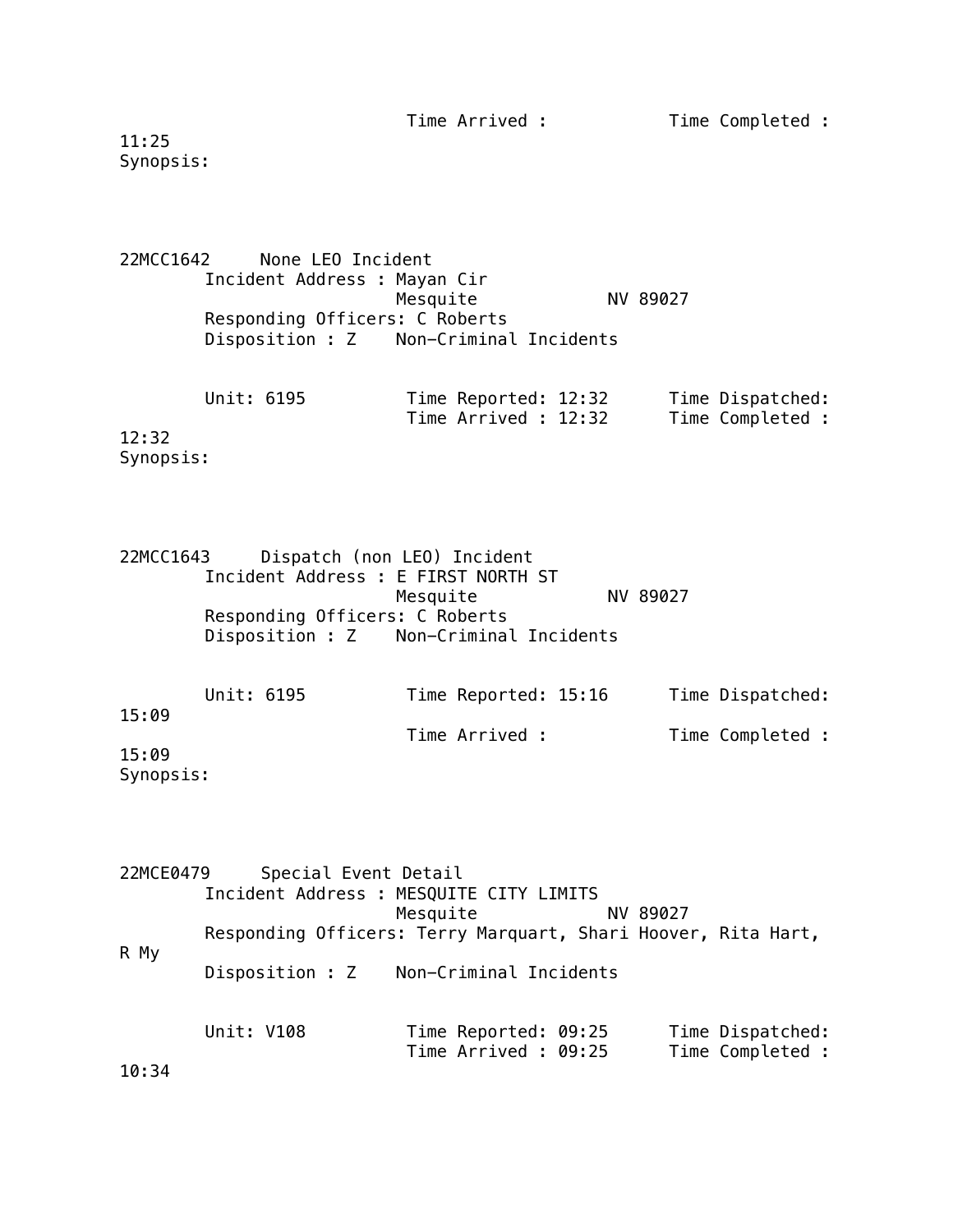|       | Unit: V125 |  | Time Reported: 09:25<br>Time Arrived: 09:25  |  | Time Dispatched:<br>Time Completed : |
|-------|------------|--|----------------------------------------------|--|--------------------------------------|
| 10:34 |            |  |                                              |  |                                      |
|       | Unit: V127 |  | Time Reported: 09:25<br>Time Arrived: 09:25  |  | Time Dispatched:<br>Time Completed : |
| 10:34 |            |  |                                              |  |                                      |
|       | Unit: V133 |  | Time Reported: 09:25                         |  | Time Dispatched:                     |
| 10:34 |            |  | Time Arrived: 09:25                          |  | Time Completed :                     |
|       |            |  |                                              |  |                                      |
|       | Unit: V139 |  | Time Reported: 09:25<br>Time Arrived: 09:25  |  | Time Dispatched:<br>Time Completed : |
| 10:34 |            |  |                                              |  |                                      |
|       | Unit: V142 |  | Time Reported: 09:25                         |  | Time Dispatched:                     |
| 10:34 |            |  | Time Arrived: 09:25                          |  | Time Completed :                     |
|       |            |  |                                              |  |                                      |
|       | Unit: V143 |  | Time Reported: 09:25<br>Time Arrived: 09:25  |  | Time Dispatched:<br>Time Completed : |
| 10:34 |            |  |                                              |  |                                      |
|       | Unit: V152 |  | Time Reported: 09:25                         |  | Time Dispatched:                     |
| 10:34 |            |  | Time Arrived: 09:25                          |  | Time Completed :                     |
|       | Unit: V159 |  | Time Reported: 09:25                         |  | Time Dispatched:                     |
|       |            |  | Time Arrived: 09:25                          |  | Time Completed :                     |
| 10:34 |            |  |                                              |  |                                      |
|       | Unit: V160 |  | Time Reported: 09:25<br>Time Arrived : 09:25 |  | Time Dispatched:<br>Time Completed : |
| 10:34 |            |  |                                              |  |                                      |
|       | Unit: V165 |  | Time Reported: 09:25                         |  | Time Dispatched:                     |
| 10:34 |            |  | Time Arrived: 09:25                          |  | Time Completed :                     |
|       |            |  |                                              |  |                                      |
|       | Unit: V171 |  | Time Reported: 09:25<br>Time Arrived: 09:25  |  | Time Dispatched:<br>Time Completed : |
| 10:34 |            |  |                                              |  |                                      |
|       | Unit: V183 |  | Time Reported: 09:25                         |  | Time Dispatched:                     |
| 10:34 |            |  | Time Arrived: 09:25                          |  | Time Completed :                     |

Synopsis: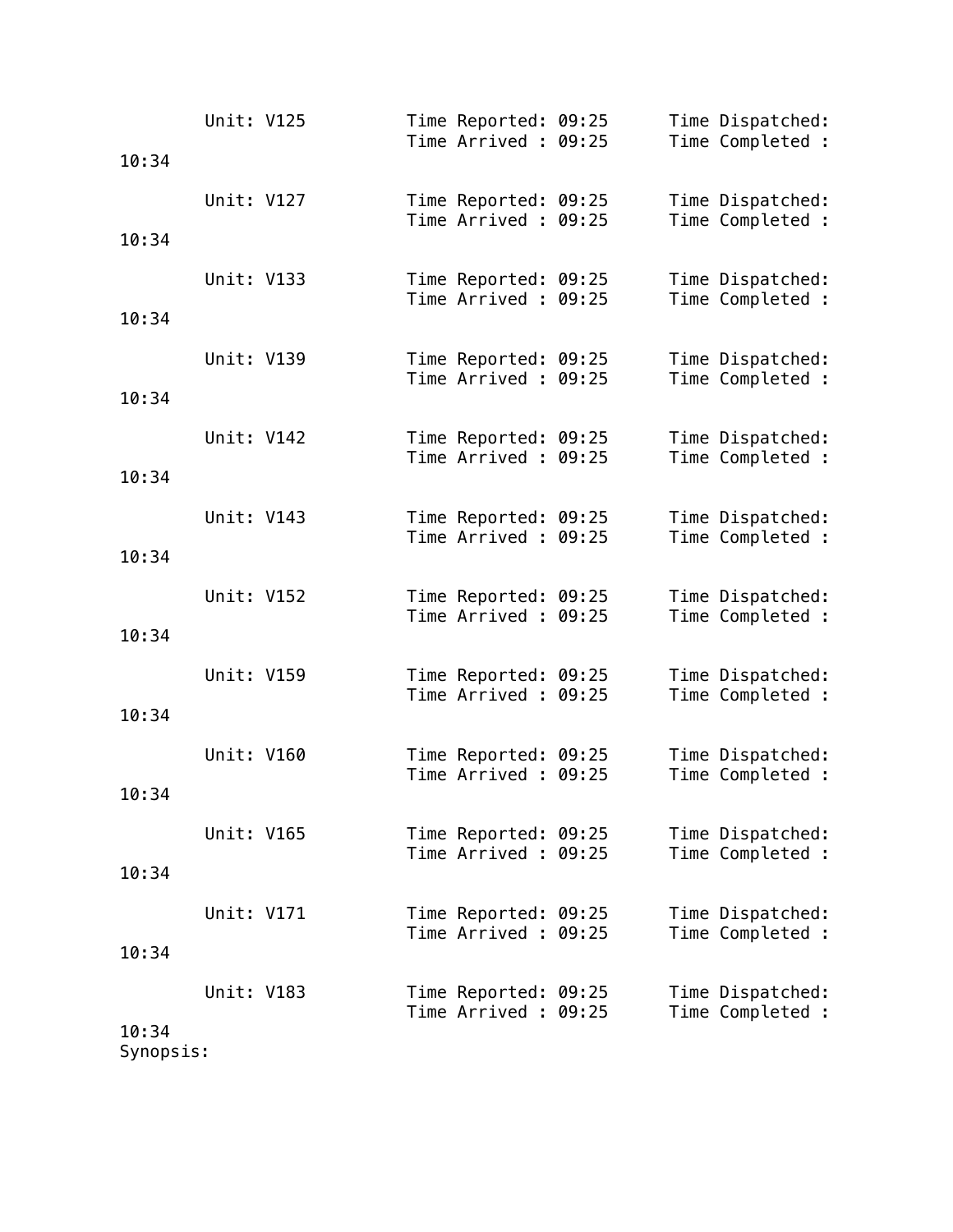22MCE0480 Vacation Check Incident Address : Terrapin Rdg Mesquite NV 89034 Responding Officers: Carol Harris Disposition : Z Non-Criminal Incidents Unit: V1 Time Reported: 11:15 Time Dispatched: Time Arrived : 11:17 Time Completed : 11:23 Synopsis:

22MCE0481 Vacation Check Incident Address : Tortoise Rdg Mesquite NV 89034 Responding Officers: Carol Harris Disposition : Z Non-Criminal Incidents

| Unit: V1 | Time Reported: 11:26 | Time Dispatched: |
|----------|----------------------|------------------|
|          | Time Arrived : 11:26 | Time Completed : |

11:33 Synopsis:

22MCE0482 Vacation Check Incident Address : Majestic Vw Mesquite NV 89034 Responding Officers: Carol Harris Disposition : Z Non-Criminal Incidents

| Unit: V1  | Time Reported: 11:33 | Time Dispatched: |
|-----------|----------------------|------------------|
|           | Time Arrived : 11:34 | Time Completed : |
| 11:39     |                      |                  |
| Synopsis: |                      |                  |

22MCE0483 Vacation Check Incident Address : Hidden Crest Ct Mesquite NV 89034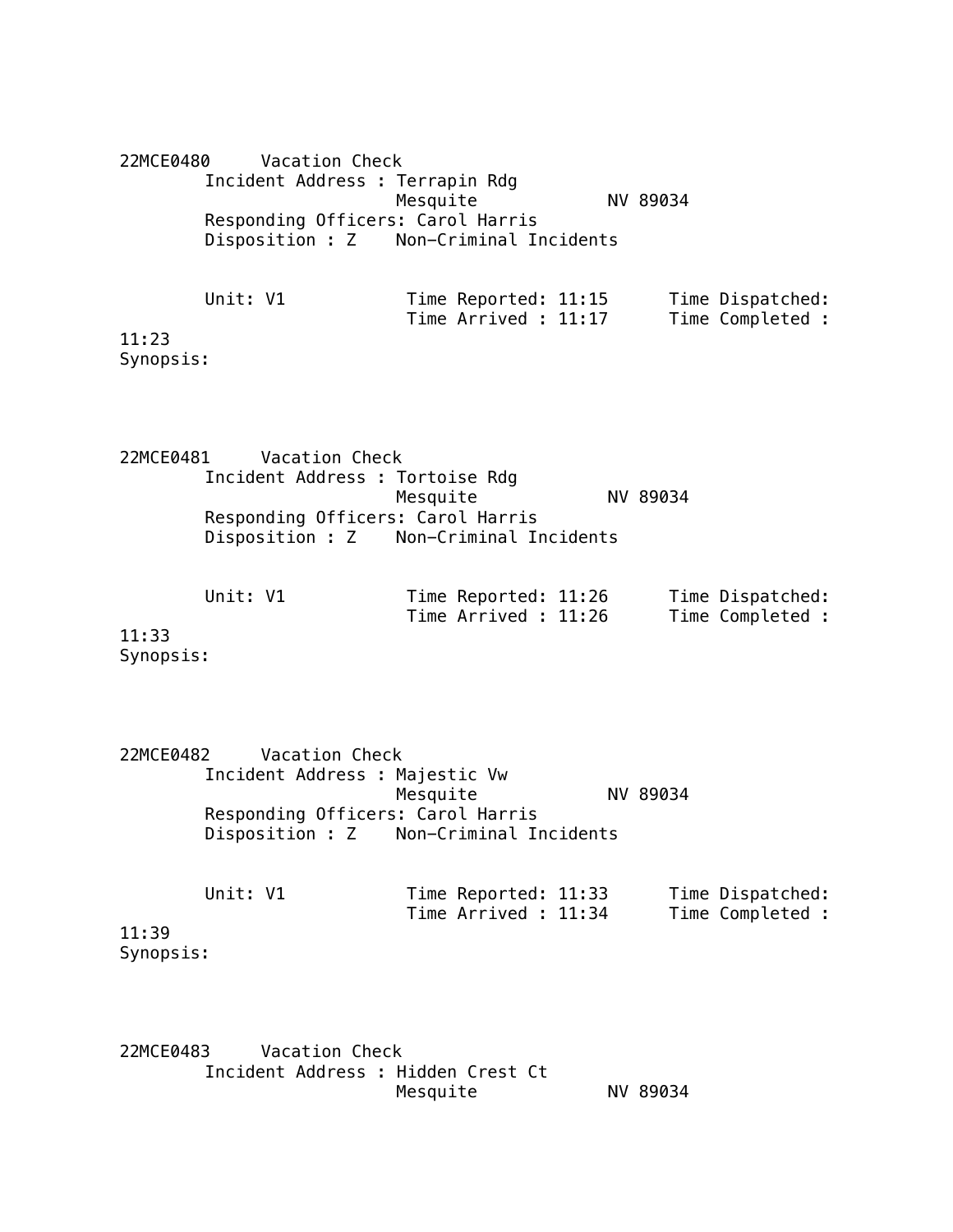Responding Officers: Carol Harris Disposition : Z Non-Criminal Incidents

| Unit: V1 | Time Reported: 11:49 | Time Dispatched: |
|----------|----------------------|------------------|
|          | Time Arrived : 11:49 | Time Completed : |

11:54 Synopsis:

22MCE0484 Vacation Check Incident Address : Serenity Ridge Ct Mesquite NV 89034 Responding Officers: Judy Edginton, Carol Harris Disposition : Z Non-Criminal Incidents

Unit: V1 Time Reported: 11:57 Time Dispatched:<br>Time Arrived: 11:57 Time Completed: Time  $Arrived$  : 11:57 12:02 Synopsis:

22MDC0222 Domestic Violence IP Incident Address : E Pioneer Blvd Mesquite NV 89027 Responding Officers: S Ruth, M Diaz, J Smith, I McOmie Disposition : A Active

| 16:29                   | Unit: B1 |  | Time Reported: 15:41<br>Time Arrived: 16:23  |  | Time Dispatched:<br>Time Completed : |
|-------------------------|----------|--|----------------------------------------------|--|--------------------------------------|
| 15:44                   | Unit: C1 |  | Time Reported: 15:41<br>Time Arrived : 15:45 |  | Time Dispatched:<br>Time Completed : |
| 16:46<br>16:09<br>19:54 | Unit: J5 |  | Time Reported: 15:41<br>Time Arrived :       |  | Time Dispatched:<br>Time Completed : |
| 15:44                   | Unit: R1 |  | Time Reported: 15:41                         |  | Time Dispatched:                     |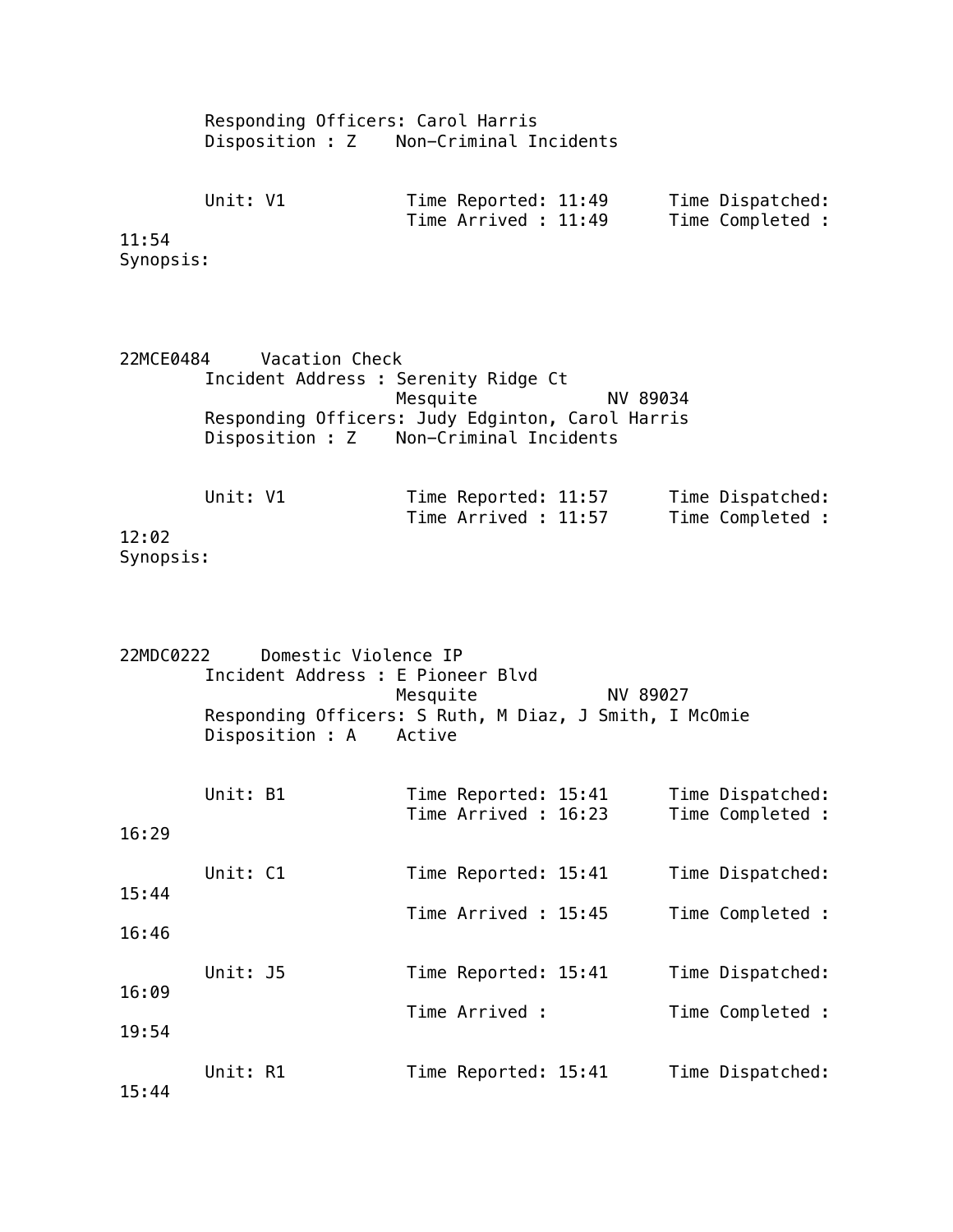| 16:30<br>Synopsis: |          |                                                                                                                           |          |                                              | Time Arrived : 15:56 | Time Completed :                     |
|--------------------|----------|---------------------------------------------------------------------------------------------------------------------------|----------|----------------------------------------------|----------------------|--------------------------------------|
|                    |          | A corrections officer transported an intoxicated male to MDC.                                                             |          |                                              |                      |                                      |
| 22MDC0223          |          | Safe Cell Hold Jail<br>Incident Address : Hillside Dr<br>Responding Officers: H Rodriguez, C Empey<br>Disposition : Z     | Mesquite | Non-Criminal Incidents                       | NV 89027             |                                      |
| 21:28              | Unit: J4 |                                                                                                                           |          | Time Reported: 16:25<br>Time Arrived: 19:51  |                      | Time Dispatched:<br>Time Completed : |
| 19:51<br>Synopsis: | Unit: J7 |                                                                                                                           |          | Time Reported: 16:25<br>Time Arrived : 16:27 |                      | Time Dispatched:<br>Time Completed : |
|                    |          | Intoxicated male placed in safe cell holding for his safety.                                                              |          |                                              |                      |                                      |
| 22MDC0224          |          | Miscellaneous CAD Call Record<br>Incident Address : Hillside Dr<br>Responding Officers: J Smith<br>Disposition : A Active | Mesquite |                                              | NV 89027             |                                      |
| 11:08<br>Synopsis: | Unit: J5 |                                                                                                                           |          | Time Reported: 10:49<br>Time Arrived: 10:56  |                      | Time Dispatched:<br>Time Completed : |

 For more information please contact our Public Information Officer at (702) 346-5262 ----------------------------------------------------------------------

Report Includes: All reported dates between `06:00:00 05/07/22` and `18:00:00 05/08/22` All natures All responsible officers All received by officers

----------